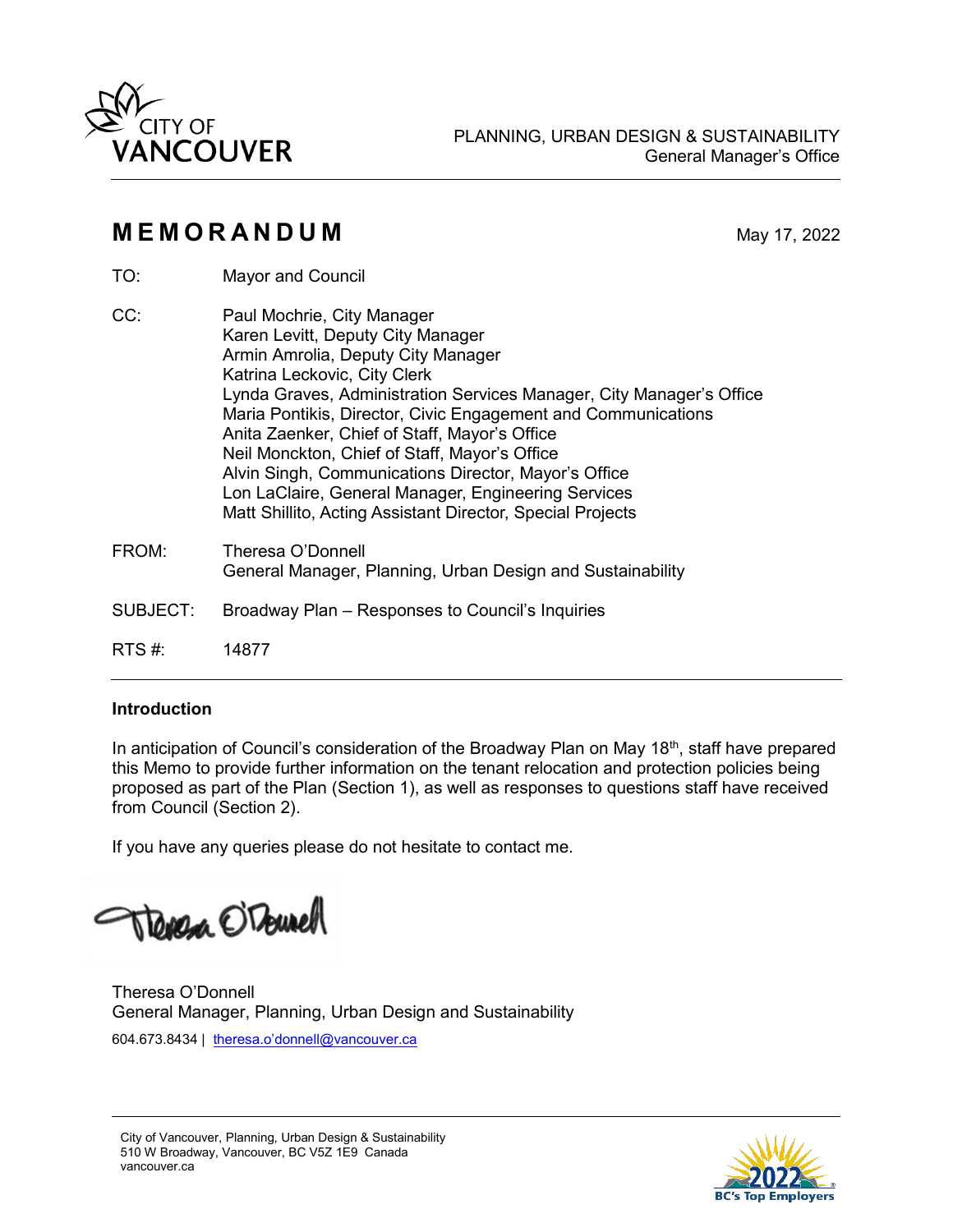## **Section 1: Broadway Plan Approach to Renter Protections**

### **BACKGROUND AND CONTEXT**

Vancouver is experiencing a crisis in affordability and availability of rental housing. As examined in Vancouver's first [Housing Needs Report,](https://vancouver.ca/people-programs/provincial-housing-needs-report.aspx) a decades-long shortfall in rental and social housing construction in combination with increasing demand for rental housing from a growing and changing population has led to extremely low rental vacancy rates and high rents in the city and across the region. These pressures have contributed to serious housing challenges for existing renters in Vancouver, with disproportionate impacts on equity-seeking groups and households earning low incomes.

The legacy of past senior government policy and planning decisions has resulted in limited new rental and social housing construction in recent decades. A core goal of the Broadway Plan is to increase the supply of housing options in the plan area, including purpose-built rental and nonmarket housing, following a transit-oriented development approach that leverages the approximately \$3 billion senior government investment in the Broadway Subway extension of the Millennium Line. Locating rental and non-market housing within a walking distance to transit is a core principle of the [Metro 2050](http://www.metrovancouver.org/services/regional-planning/PlanningPublications/Metro2050.pdf) regional growth strategy, and is a proven urban growth strategy that prioritizes connecting residents to employment, school, and local amenities.

The Broadway Plan also prioritizes equity for existing renters, who make up 60% of households in the Plan area and 20% of all renter households in Vancouver. Almost all of the existing purpose-built rental apartments in the Broadway Plan area were constructed prior to 1980 and now provide much of Vancouver's "naturally occurring" affordable rental homes by virtue of their age. While many continue to be in good condition, some are reaching their end of life or require major safety, structural, and energy-efficient upgrades.

### **HOUSING NEEDS REPORT REQUIREMENTS**

In response to increasing concerns about housing costs and their impacts on residents across British Columbia, the BC Provincial government introduced a new Housing Needs Report requirement for all BC municipalities effective in 2019. At least once every 5 years, municipal Councils must receive a report including data and analysis on current and anticipated housing needs. According to the legislation, Council must consider the most recent housing needs report, and the housing information on which the report is based, when developing a development plan, or when amending a development plan in relation to housing policies of the Council respecting affordable housing, rental housing and special needs housing.

On April 27, 2022, Council resolved at a public meeting to receive the Housing Needs Reports that had been prepared by staff. The document is [posted on the City's website,](https://vancouver.ca/people-programs/provincial-housing-needs-report.aspx) and includes data and analysis from the most recent 2016 Census on the housing situation of Vancouver residents and a preliminary accounting of current and future housing need.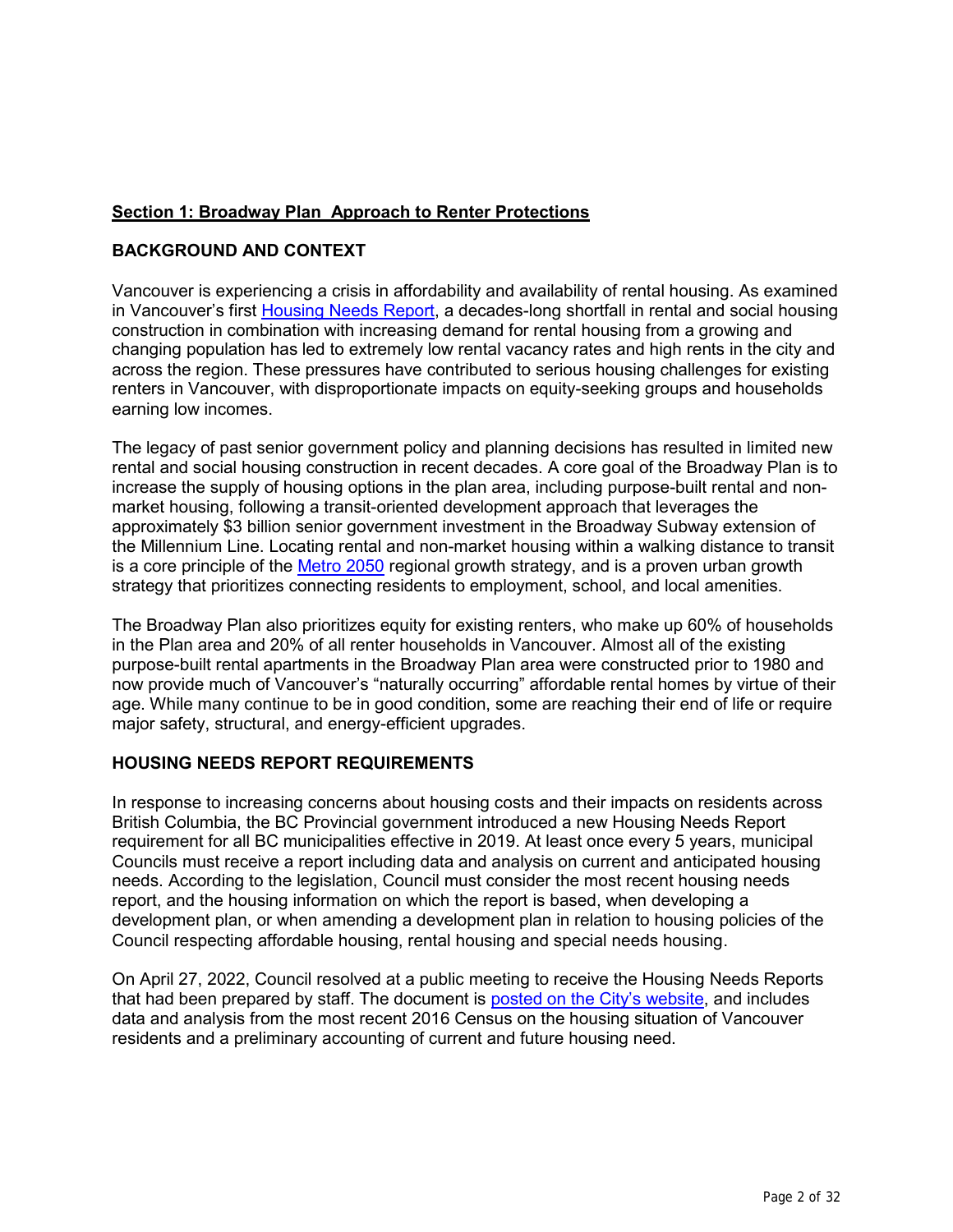At the time of writing the draft Broadway Plan, staff were working on the first Housing Needs Report. The Housing Needs Report uses similar data as the Broadway planning process and this information was considered in the draft plan policies being proposed. This has resulted in policies included in the draft Broadway plan that address affordable housing, rental housing and special needs housing. In the draft Plan "special needs housing" is addressed through policies related to seniors housing, accessible housing, and social housing. Should the Broadway Plan be approved by City Council, staff will add the following sentence into the Plan document under Section 12.2 to make the connection to the Provincial legislative requirements clear, "The Plan addresses special needs housing through policies related to seniors housing, accessible housing, and social housing."

#### **PROVINCIAL AND CITY-WIDE RENTER PROTECTIONS AND VANCOUVER PLAN**

Vancouver has led the region in advocacy to the Province for reforms to the Residential Tenancy Act to address pressure on renters. In 2018, the Province launched the Rental Housing Task Force with the mandate of improving fairness and security for renters in BC. Based on the Task Force's recommendations, the Province ended the practice of fixed-term tenancies, capped rent increases at inflation, and strengthened protections against renovictions. The Province also put in place a ban on evictions and rent freeze during the COVID-19 emergency period, in order to prevent renter displacement due to loss of income due to pandemic restrictions.

In addition to these provincial protections and actions, Vancouver currently has renter and rental protection policies in place city-wide, covering existing renters and rental housing as well as new development. Vancouver's city-wide [Tenant Relocation and Protection Policy,](https://vancouver.ca/people-programs/protecting-tenants.aspx) updated most recently in 2019, applies to both rezoning and development permit applications impacting renters – the broadest coverage of any municipality in the region. Separate policies require onefor-one replacement of existing rental housing in new developments in many existing apartment areas across Vancouver, and new below-market rental units have vacancy control provisions that limit rent increases on turnover.

The Broadway Plan is also taking place in the context of the Vancouver Plan, a long-term plan for future land use in Vancouver. The draft Vancouver Plan includes direction to expand housing choice in neighborhoods across the city, including intensification around current and future major transit corridors, and more housing options in existing low-density areas. Non-market and rental housing are prioritized in areas across the city.

## **APPROACH TO RENTER PROTECTIONS IN THE BROADWAY PLAN**

The main principle to address tenants impacted by redevelopment is to ensure replacement of existing affordability so renters have the choice to remain in their neighbourhood. The Broadway Plan tenant protections are intended to provide strong protections and support for existing renters while enabling careful renewal of the rental stock and the creation of new rental homes for future renters.

The Broadway Plan takes a multi-pronged approach to enabling much-needed housing options in the Plan area while protecting its large number of existing renters: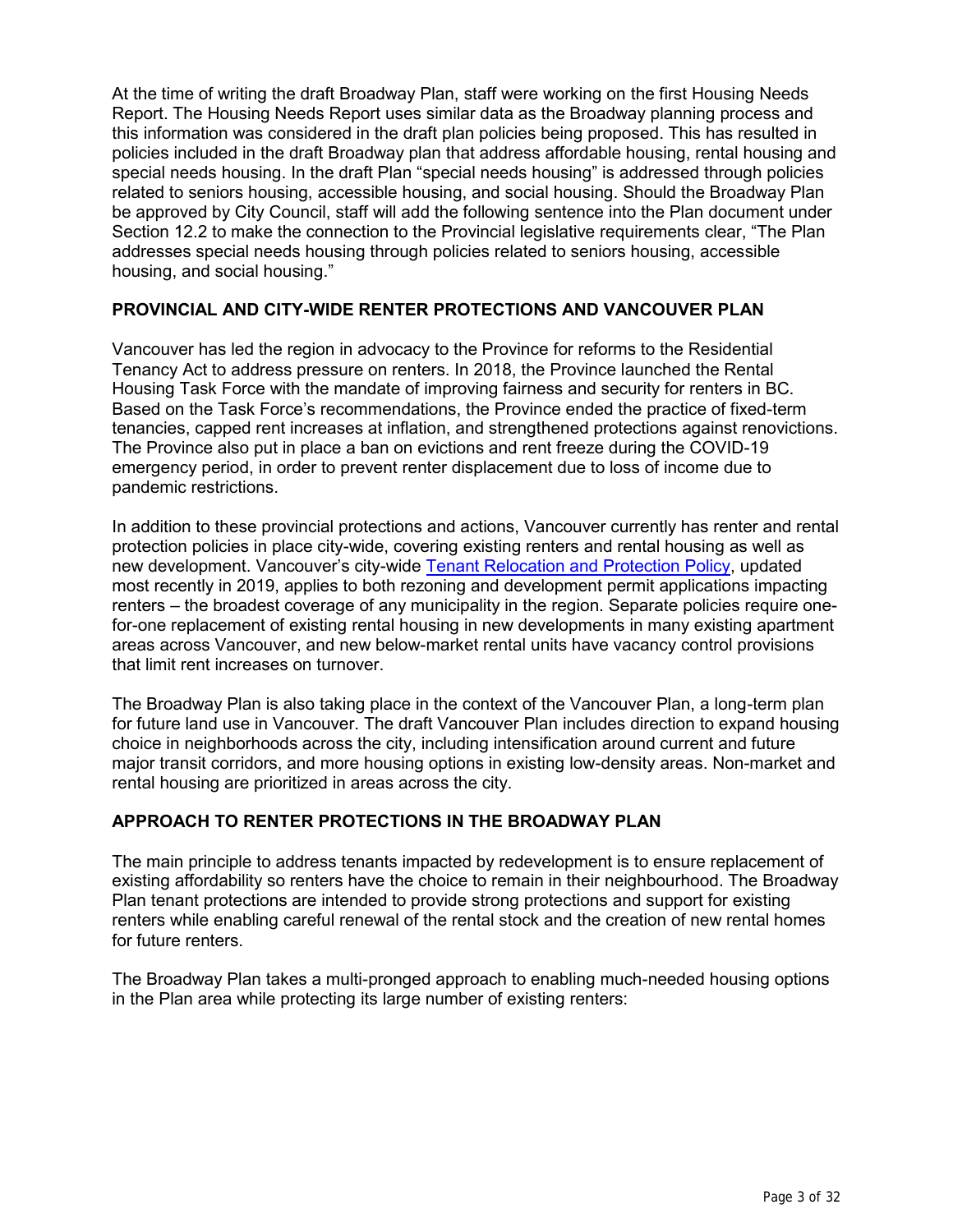- 1. Focusing on creating significant new housing options (rental, social, and ownership) in station areas, mixed-use areas, and existing low-density residential areas. New housing options include 5,000 new social housing units and 3,000 below-market housing units.
- 2. In existing apartment areas where existing purpose-built rental is located, enable incremental change over time to allow for replacement of aging rental buildings with new rental buildings where 20 per cent of the residential floor area is secured forever at below-market rents.
- 3. In cases where an existing rental apartment is redeveloped, enhanced tenant relocation provisions will ensure that existing tenants can come back to the new building at affordable rents<sup>1</sup> and with additional compensation and assistance, outlined in the table below.

## **Table 1. City-wide tenant relocation and protection requirements and Broadway Plan proposed additional tenant protections**

### **Existing Tenant Protections That Will Continue to Apply in Broadway**

- **Financial compensation based on length of tenancy**
- 4 months' rent for tenancies up to 5 years
- 5 months' rent for tenancies 5-10 years
- 6 months' rent for tenancies 10-20 years
- 12 months' rent for tenancies 20-30 years
- 18 months' rent for tenancies 30-40 years
- 24 months' rent for tenancies 40+ years

#### **Insured moving company or flat rate payout for moving expenses**

- \$750 for studio and one-bedroom unit
- \$1,000 for two or more bedroom units

#### **Eligibility for tenants in secondary rental**

 Secondary rental tenants (rented houses, secondary suites, laneway houses) are eligible for protections where there is a proposal for a new multiple dwelling of 5 or more units involving the consolidation of two or more lots

#### **Assistance finding new accommodations**

Identifying three options that best meet tenant's identified priorities

#### **Additional support for low-income tenants**

- \$30k/year or less for households without dependents
- \$50k/year or less for households with dependents

Supports include assistance finding new accommodation where tenant pays no more than 30% of income on housing and stipend to offset relocation difficulties

<sup>&</sup>lt;sup>1</sup> See FAQ answers for a breakdown of below-market rents by unit type and comparison to existing rents in the Broadway neighbourhoods.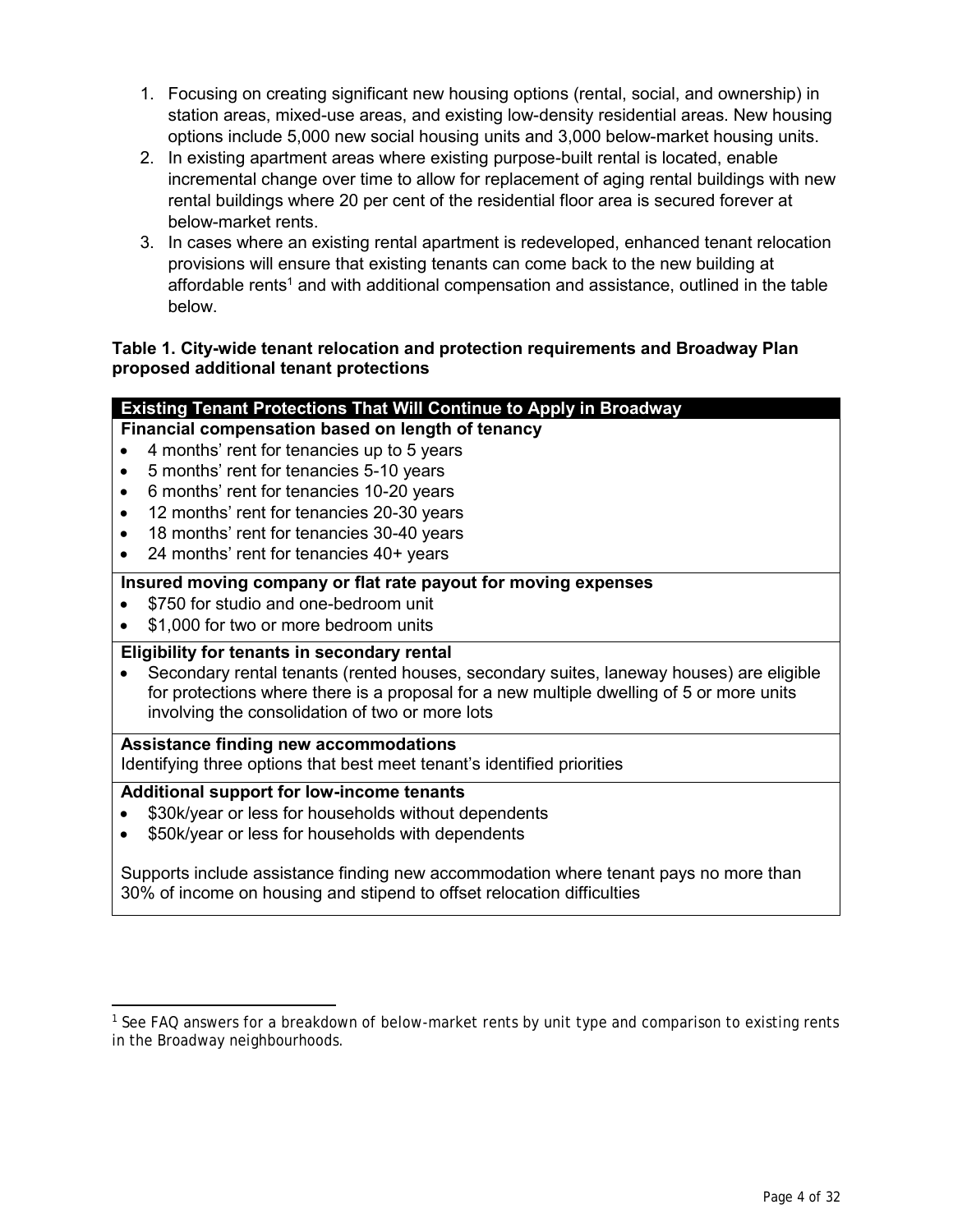#### **Broadway Plan Proposed New Additional Tenant Protections**

#### **Right of first refusal (ROFR) back to a new unit at discounted rents**

- Discount will be 20% below city-wide average rents, which is approximately 40% below new market rents; in most cases, these rents will be equivalent or less than current rents
- No income testing for returning tenants

This replaces the existing city-wide policy of ROFR at a discount of 20% below new market rents at time of project opening

#### **Temporary rent top-up when in interim housing to mitigate any rent increases**

- Tenant may choose financial compensation or rent top-up option
- Rent top-up is difference between the rent paid by the tenant at time of rezoning or development application and rent paid in the interim housing
- Development applicant may find interim housing or tenant may find their own interim housing

If the tenant finds their own interim housing, the rent top-up is capped at the difference between the tenants' original rent and the average rent for new market rental city-wide

#### **Supports for tenants in rented condominiums**

Tenants in rented condominiums where there is a proposal for a new multiple dwelling of 5 or more units without consolidation are eligible for financial compensation based on length of tenancy, moving expenses and assistance finding alternate accommodation

## **RESPONSES TO QUESTIONS FROM COUNCIL AND THE PUBLIC**

## **1. Will right of first refusal rents back into the new building be unaffordable for the majority of tenants?**

The right of first refusal rents in Broadway Plan are set at a 20% discount to city-wide average rents which includes rents in existing older buildings like those found in Broadway. Looking at average rents by unit type currently in Broadway, many renters will find the right of first refusal rents to be comparable or lower than what they are currently paying. The below-market rents are affordable to incomes of approximately \$43,000 to \$92,000 per year.

For low-income tenants (households without dependents earning \$30,000 per year or less and households with dependents earning \$50,000 per year or less) will be eligible for further protections including assistance finding alternate accommodation where they pay no more than 30 per cent of their income on rent.

Right of first refusal (ROFR) rents compared to Broadway neighbourhood average rents in occupied units:

|                                                                                | Studio  | 1 bed   | 2 bed   | 3 bed   |
|--------------------------------------------------------------------------------|---------|---------|---------|---------|
| <b>Broadway Plan ROFR Rents</b><br>(20% below city-wide average rents)         | \$1,077 | \$1,216 | \$1,683 | \$2,293 |
| <b>Mount Pleasant Average Rents in</b><br><b>Occupied Units* (CMHC Zone 8)</b> | \$1,330 | \$1,387 | \$1,863 | $**$    |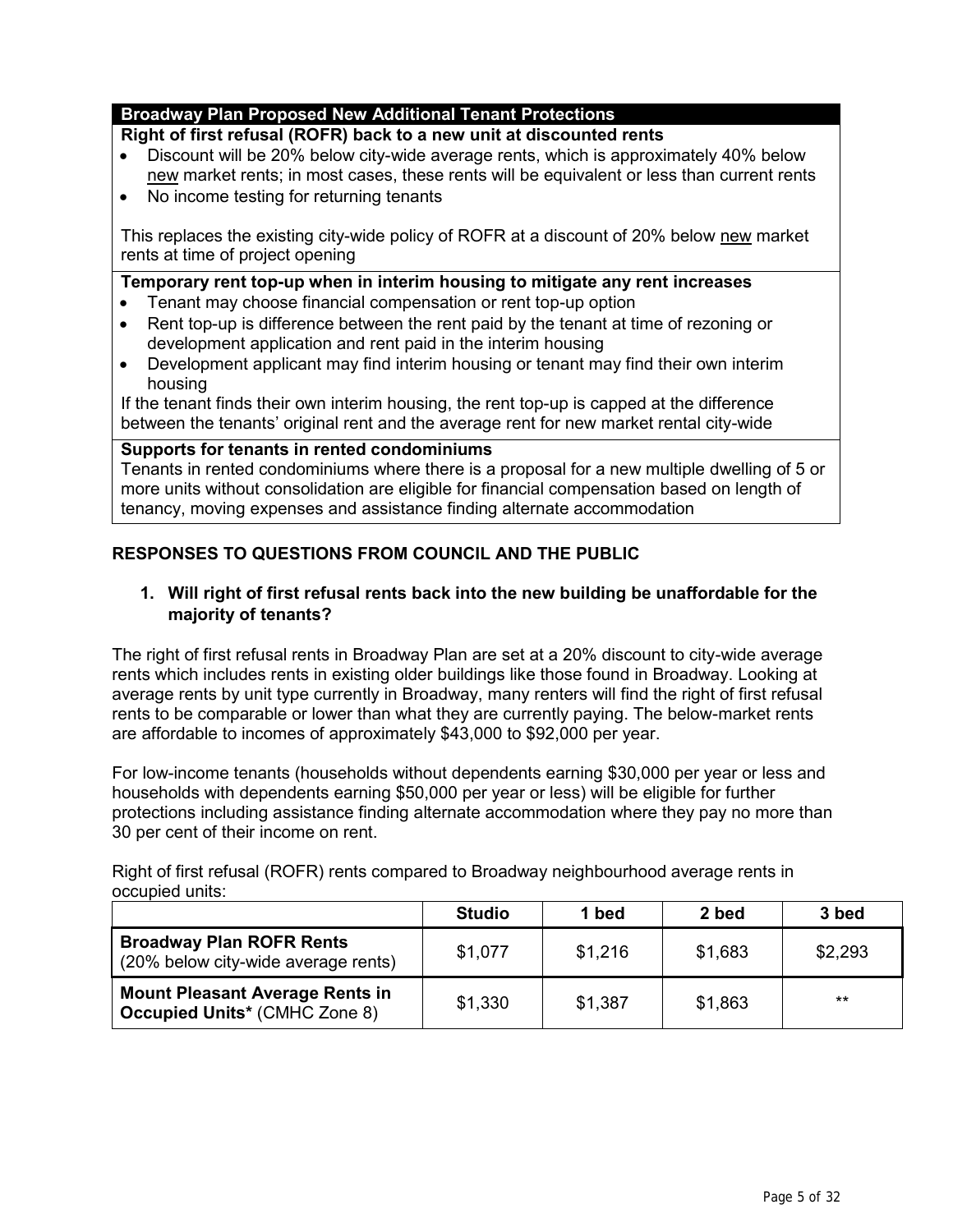| <b>Fairview Average Rents in</b><br><b>Occupied Units* (CMHC Zone 4)</b>  | \$1,296 | \$1,566 | \$2,165 | \$3,082 |
|---------------------------------------------------------------------------|---------|---------|---------|---------|
| <b>Kitsilano Average Rents in</b><br><b>Occupied Units* (CMHC Zone 5)</b> | \$1,300 | \$1,579 | \$2,210 | \$3,176 |

*\*Note CMHC zones do not exactly match with neighbourhood boundaries and some data is suppressed if the reliability of the estimate is too low or the confidentiality rules are violated. Rents in occupied units reflect rental homes which were not subject to the potential to reset the rent to market and so is more reflective of rents in the respective local areas that may be occupied by longer-term tenants.*

### **2. Even if I come back to the new building using the right of first refusal my unit will be small and unlivable, so why is the Plan not requiring like-for-like replacement of existing unit size?**

The Broadway Plan seeks to expand the number of family-sized units (2 and 3 bedrooms) to enable families of all types to remain in the city and in neighbourhoods close to transit and amenities. Currently 81% of existing purpose-built rental housing in Vancouver are studio or one-bedroom units, 17% are two-bedroom units, and only 1% are three-bedroom units.<sup>2</sup> The vacancy rate for 3-bedroom rental units in the Broadway neighbourhoods was 0% in 2021 and approximately 1,300 renter households with children in Broadway are living in homes that do not have enough bedrooms for their household.<sup>3</sup>

Under the Broadway Plan new rental housing will be required to provide, at minimum, 25% 2 bedroom units and 10% 3 bedroom units to ensure units with enough bedrooms suitable for families are a part of the community going forward. New rental units can be smaller than older units, however this should be considered alongside the addition of amenities such as in-suite laundry, dishwashers, and air conditioning in a new building. Staff have heard through engagement that additional work on the design of new units is needed. Additional city-wide work as part of Housing Vancouver implementation will restart in 2023, and includes a review of the city's High Density Housing for Families with Children Guidelines to modernize them to help support better housing options, including a consideration of minimum and maximum family unit sizes.

## **3. Will there be income testing for new and existing renters?**

The Broadway Plan does not propose income testing for existing tenants impacted by redevelopment and exercising their right of first refusal to return to a unit in the new building. This is in recognition of the disruption caused by redevelopment and preventing displacement of existing renters from their communities as a result of the Broadway subway transit investment. Income testing will be required for new renters to qualify for new social and below-market rental units created through Broadway Plan. This is to ensure that below-market homes created in the Plan area are accommodating renters who need them.

#### **4. I am a renter in secondary rental housing and live in a rented house. Do these tenant protections apply to me?**

<sup>2</sup> CMHC Housing Market Information Portal, 2021

<sup>3</sup> Statistics Canada, Census 2016.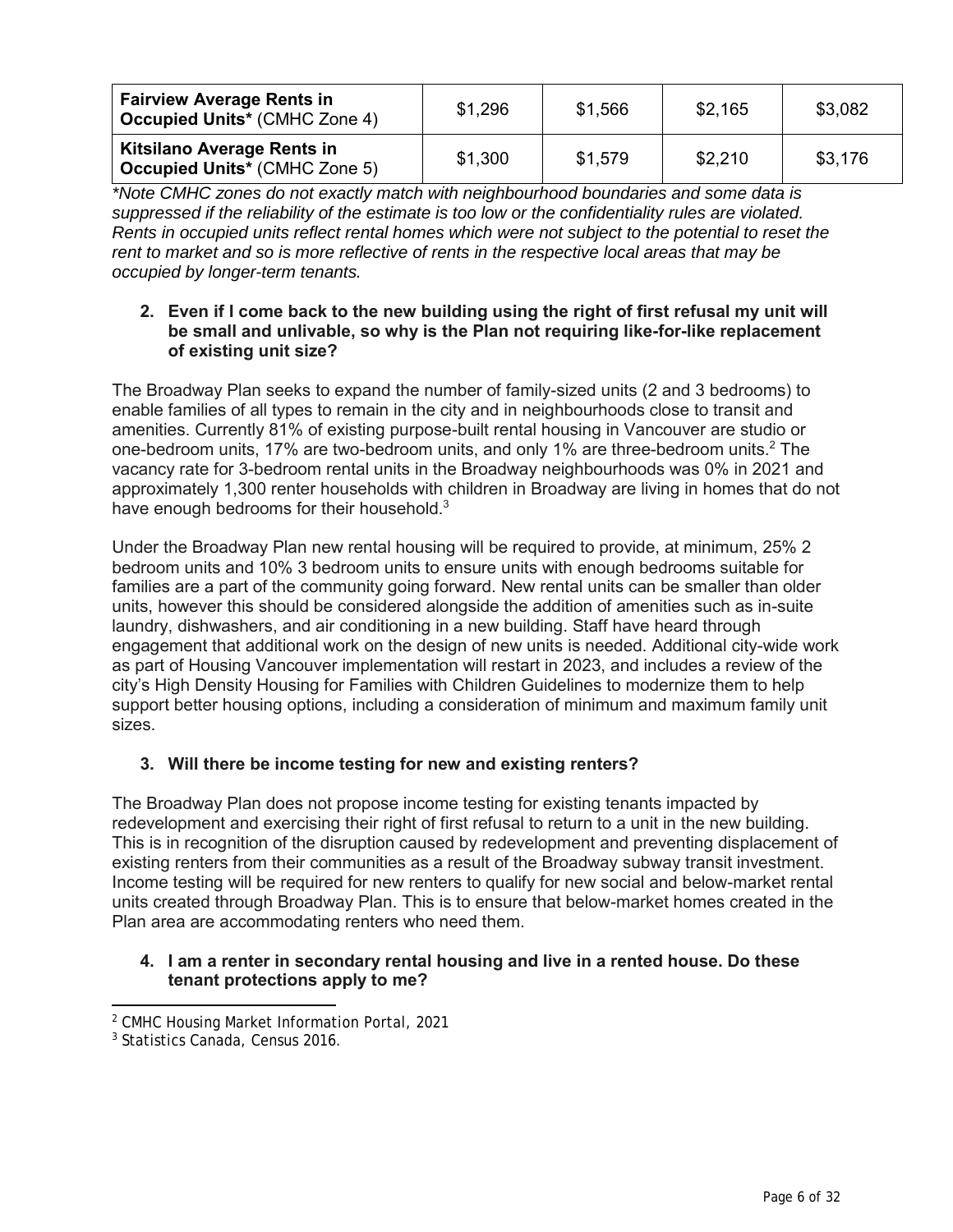Yes, if the house you are renting is part of an assembly to create a new rental apartment you are entitled to tenant protections under the Broadway Plan and citywide Tenant Relocation and Protection policy.

#### **5. How can you guarantee that there will be an interim unit for my household to live in while the new building is under construction?**

With a very low rental vacancy rate in Vancouver, it can be difficult to find interim homes for existing tenants during the development process while they are waiting for the new building to complete. This is why Broadway Plan is targeting delivery of new rental homes in the near-term in areas with few existing tenants to help alleviate the tight rental market. The addition of a temporary rent top-up option also helps to expand the pool of potential interim units, as the tenant's ability to pay higher rents for newer units will not be as much of a factor. Incremental change over time is anticipated in existing rental apartment areas so that the number of renters searching for new accommodation will be limited.

## **6. I am an existing renter in the Broadway Plan area. If a new building with higher rents goes up next-door, can my landlord increase my rent?**

A landlord cannot increase your current rent just because a new rental building is constructed nearby or next door. The Provincial Residential Tenancy Act regulates the amount that a landlord can increase rents for an existing tenant. Under the current RTA, rents for an existing tenant can increase annually by no more than the rate of inflation, which is 1.5% for 2022. More information about rent increase regulations is available [here.](https://www2.gov.bc.ca/gov/content/housing-tenancy/residential-tenancies/during-a-tenancy/rent-increases)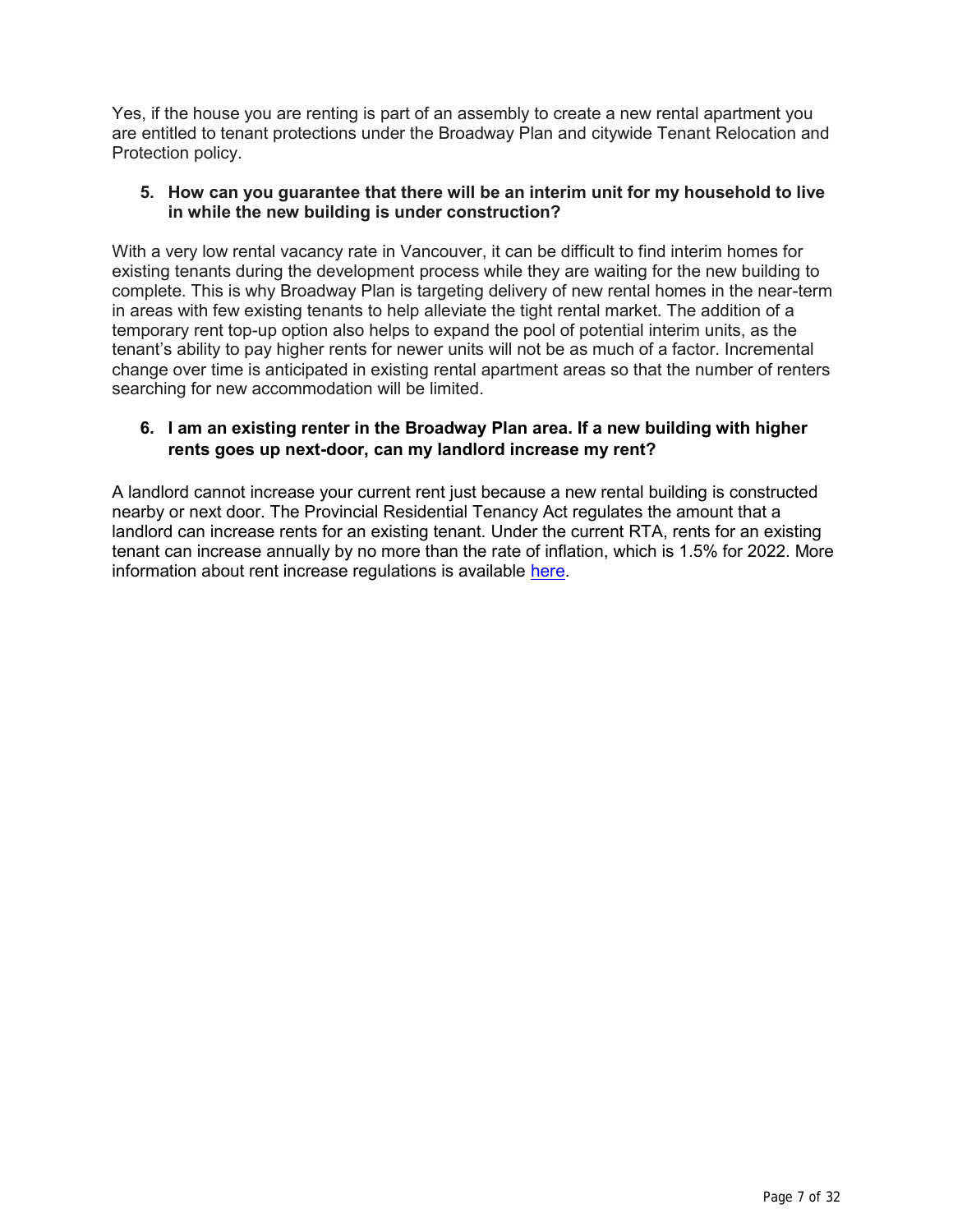## **APPENDIX A – Broadway Tenant Relocation and Protection Example and Rent Comparisons**

An existing tenant has lived in their Fairview one-bedroom apartment for seven years and currently pays \$1,566 per month in rent. Under the Broadway Plan, they are entitled to the following:

- \$750 flat rate or provision of an insured moving company
- Assistance finding another home; assume a one-bedroom unit is found renting at a higher rent of \$2,039/month
- Tenant may choose one of the following:
	- o \$7,830 in financial compensation (i.e. \$1,566 times 5 months); or
	- o \$473/month rent top-up (i.e. new rent of \$2,039 minus original rent of \$1,566)
- Right of first refusal to come back to a new one-bedroom unit at a below-market rent of \$1,216/month
	- o Note rents are allowed to increase annually at the rate of inflation, these calculations do not factor this in for simplicity
	- $\circ$  If a 2% rent increase per year is assumed and it takes 4 years for the new building to be constructed then the belowmarket rent in the new unit would be \$1,290/month and the tenant's original rent would have been \$1,695/month if no redevelopment had occurred

## **Broadway Plan ROFR Rents and incomes needed to pay no more than 30% of income on rent compared to Fairview rents**

|                                                                           | Unit Type & Incomes Required to Afford Monthly Rent* |                |         |                |         |                |         |                |
|---------------------------------------------------------------------------|------------------------------------------------------|----------------|---------|----------------|---------|----------------|---------|----------------|
|                                                                           | <b>Studio</b>                                        | <b>Incomes</b> | 1 bed   | <b>Incomes</b> | 2 bed   | <b>Incomes</b> | 3 bed   | <b>Incomes</b> |
| <b>Broadway Plan ROFR Rents</b><br>(20% below city-wide average<br>rents) | \$1,077                                              | \$43,080       | \$1,216 | \$48,640       | \$1,683 | \$67,320       | \$2,293 | \$91,720       |
| <b>City of Vancouver Average</b><br>Rents in New Rental built 2005+       | \$1,690                                              | \$67,600       | \$2,039 | \$81,560       | \$2,724 | \$108,960      | \$3,759 | \$150,360      |
| <b>Fairview Average Rents in</b><br><b>Occupied Units**</b>               | \$1,296                                              | \$51,840       | \$1,566 | \$62,640       | \$2,165 | \$86,600       | \$3,082 | \$123,280      |

*\*Rent data from CMHC City of Vancouver Rental Market Report, 2021 for zones 4, 5 and 8*. *Incomes based on assumption that renter pays no more than 30% of income on rent per month.*

*\*\*Note CMHC zones do not exactly match with neighbourhood boundaries and some data is suppressed if the reliability of the estimate is too low or the confidentiality rules are violated. Rents in occupied units reflect rental homes which were not subject to the potential to reset the rent to market and so is more reflective of rents in the respective local areas that may be occupied by longerterm tenants.* 

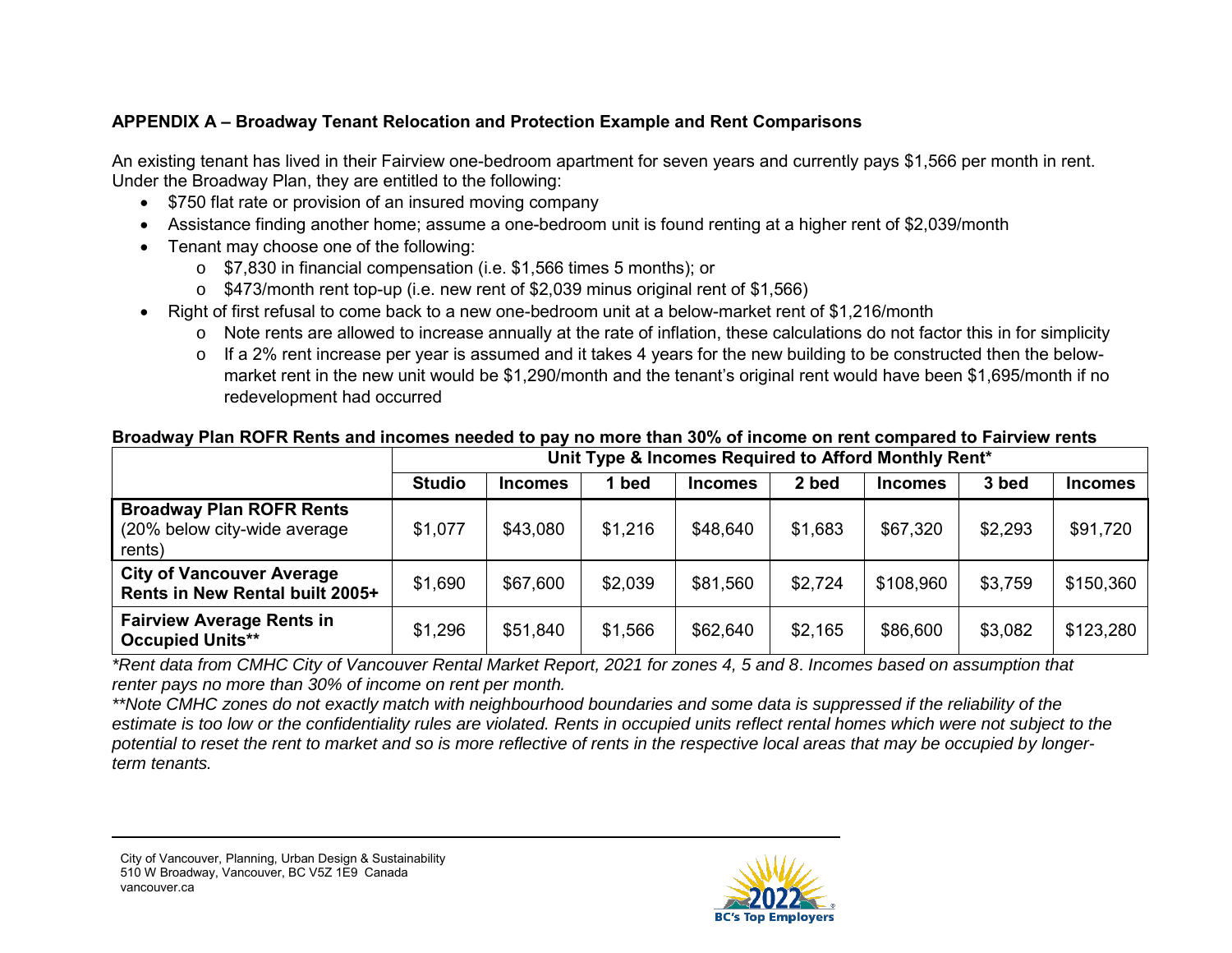## **Section 2: Responses to Council's Questions to Staff**

## **1. Why weren't historic rates of development used to create a benchmark that could be used for comparison?**

Staff have assessed the Broadway Plan development capacity estimates against historic growth rates for the area. Information on growth rates for the Plan area from 2001-2016 was obtained from Census data (data from the 2021 Census is not yet available for the Broadway Plan area).

The table below compares growth rates between 2001 and 2016 to the Broadway Plan's capacity estimates.

|                   | 2001-2016 average<br>annual growth rate | <b>Broadway Plan</b><br>development capacity<br>average annual<br>growth rate | <b>Difference</b> |
|-------------------|-----------------------------------------|-------------------------------------------------------------------------------|-------------------|
| <b>Population</b> | 1.4%                                    | 2.1%                                                                          | 0.7%              |
| Households*       | 1.4%                                    | 2.0%                                                                          | 0.6%              |
| Jobs**            | 1.2%                                    | 1.9%                                                                          | 0.7%              |

Between 2001 and 2016, the Broadway Plan area experienced an average annual increase of 1.4% for population and 1.2% for jobs. The Broadway Plan development capacity estimates indicate that annual growth in the area could be up to 2.1% for population and 1.9% for jobs.

*\* Information on growth for the precise boundaries of the Broadway Plan is limited, as the study area does not align with Census boundaries. For this reason, a slightly larger geography has been used for analysis of households for the Broadway Plan (please refer to pg. 18 of the [Broadway Plan Area Profile](https://vancouver.ca/files/cov/broadway-plan-area-profile.pdf) for more information on the geographic boundaries used for Census analysis).*

*\*\*Jobs information does not include workers with no fixed workplace, but fall within the Broadway Plan area.*

**2. Using abnormally high growth rates for the area will result in overestimating the potential infrastructure and amenity needs of the Broadway Plan area and if, as staff warned, there will be less money for public benefits, the use of high growth rates will place unrealistic stressors on PBS funds allocation, potentially skewing the process. How do you propose to counter the degree of error that staff have introduced into the allocation of PBS funds?**

In preparing the Broadway Plan Public Benefits Strategy (PBS), staff considered growth that may occur in the area based on the development capacity estimates as one important input. This helped identify service needs and informed priorities for public benefits. However, staff also considered the City's likely funding capacity to ensure the Broadway Plan PBS is realistic and achievable. The PBS being proposed is aligned with expected funding capacity.

The PBS will be delivered incrementally over time and all investments will go through the appropriate City capital planning processes. Gradual deployment of capital investments in the area will allow for adjustments to be made based on growth being observed. As such, the PBS

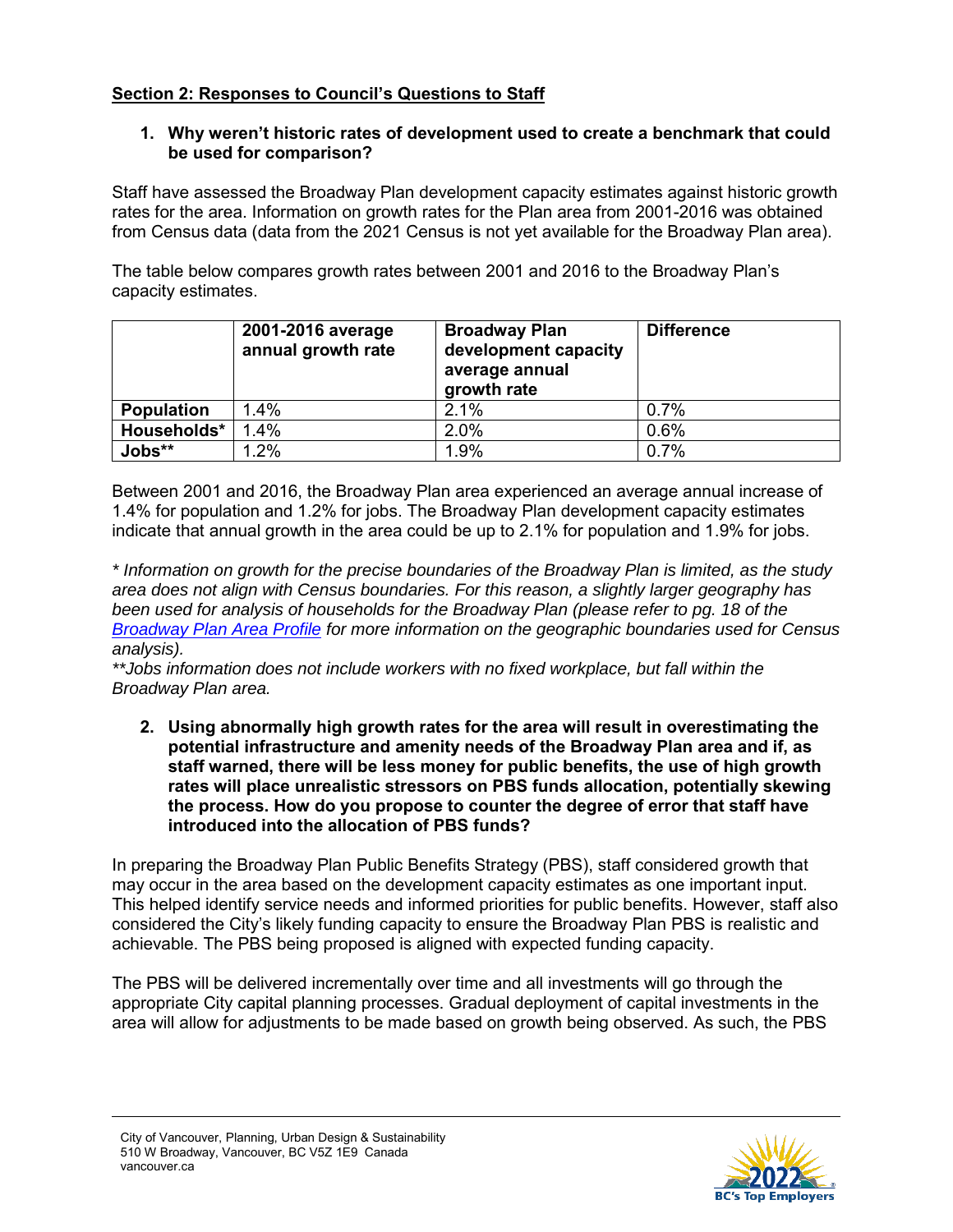will be reviewed and evaluated periodically and integrated into the City's 10-year Capital Strategic Outlook, four year Capital Plan, and annual Capital Budget for prioritization and funding consideration.

**3. Your calculations indicate an average household size of 1.67, which is dramatically different than the 2016 Census data. Please explain the discrepancy in your figures, how the 52,800-66,000 fits with the census-based projected growth rate for the Broadway Plan scope area, and the precise assumptions and mathematics that staff used to produce the 40,000 – 50,000 range.**

Average household sizes used for the Broadway Plan capacity estimates are based on 2016 Census data. Rather than using the overall citywide average household size of 2.2 persons per household, staff referenced more granular cross tabulations in order to better reflect the expected housing delivery in the Broadway Plan area. Specifically, staff used average household size data for newly constructed apartment buildings greater than 5 storeys, also accounting for the relevant housing tenure and the number of bedrooms in the unit.

For example, for studio units in newly constructed apartment buildings, there were an average of 1.08 persons per household for renter households and 1.14 for owner households. For 3 bedroom units, there were an average of 3.62 persons per household for renter households and 2.87 for owner households.

Based on the expected housing tenures, as well as bedroom mixes, this resulted in an overall average of 1.67 persons per household.

- **4. The capacity estimate is directly tied to the proposed land use policies within the Broadway Plan Refined Directions, which do not contemplate multiple different policy scenarios. While Broadway Plan Refined Directions may not contemplate multiple policy scenarios, they do not, to the writer's recollection, include the requirement that the Plan be prepared on the basis of a high growth scenario. Moreover, the officially sanctioned Metro Vancouver projections (Metro Vancouver's Regional Growth Strategy) contemplate lower growth for Vancouver to 2040.**
	- **Why have staff pursued a model which seeks to maximize capacity, instead of one which considers accurate population figures and growth rates, as well as the other homes approved for construction and those that are anticipated in areas such as False Creek South, Senakw, Jericho, etc.?**

The development capacity estimates for the Broadway Plan are not projections, forecasts, or targets. Rather, they are a measure of how much growth could be accommodated in the area based upon the Plan being proposed. These estimates are based on several inputs, including the amount of land in the area with development potential, the land use policies being proposed, and assumptions on realistic development rates over the next 30 years.

While accommodating a growing population and creating new opportunities for housing and employment in close proximity to the new Subway were important considerations, staff did not approach the Broadway Plan with the objective of maximizing the number of homes or job space that could be constructed in the area. A variety of objectives and interests were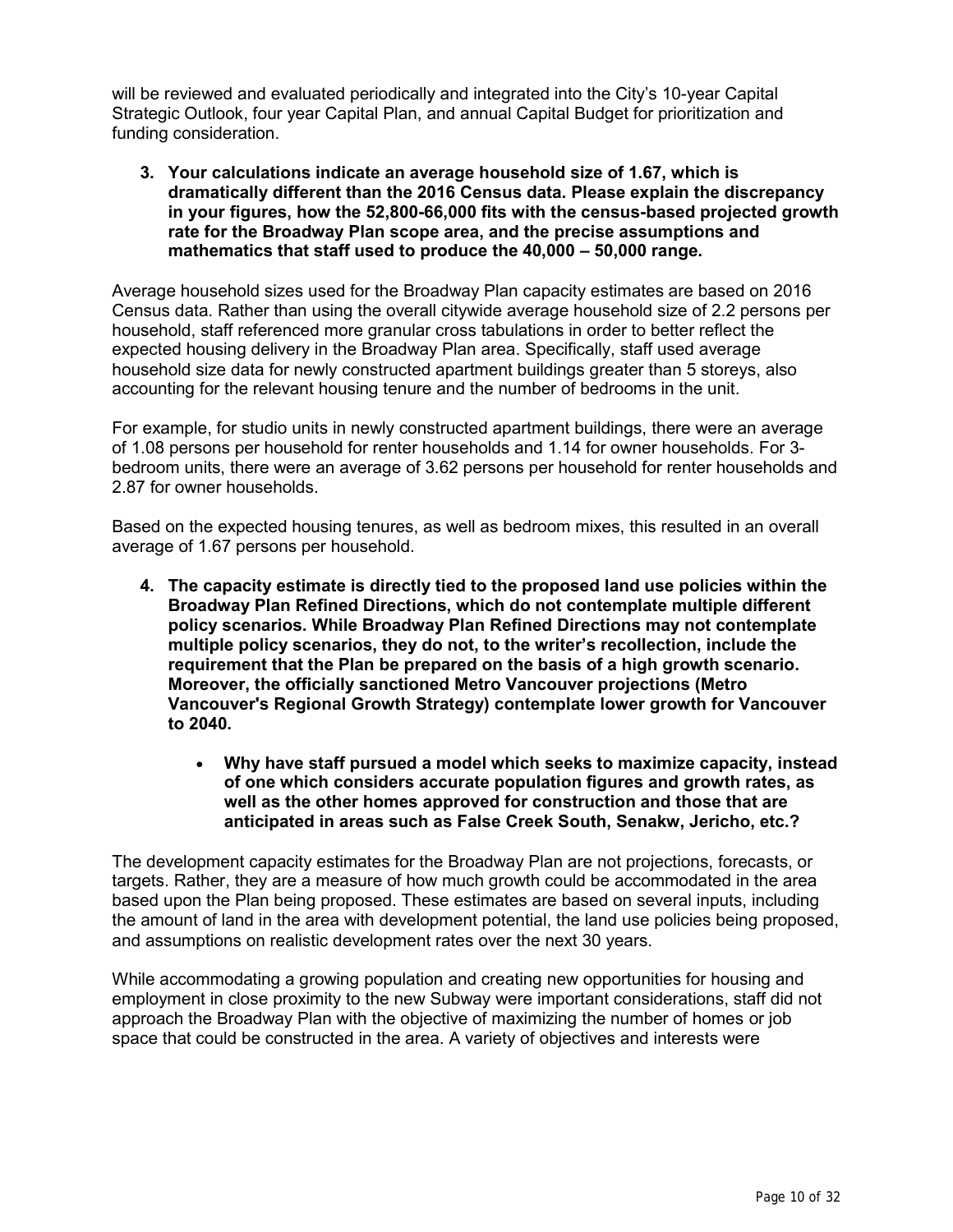considered through the planning process, highlighted by the Guiding Principles adopted by Council. Other objectives that are embedded within the Plan include, but are not limited to, heritage retention, protecting important public views, limiting shadowing of parks and public spaces, and building height and density limits such as those proposed for the "Villages" (4-6 storeys). The Plan being recommended for Council's consideration represents a balance of these objectives.

Ultimately, the actual realized growth rates will depend on a number of factors outside the scope of the Broadway Plan. These include development industry capacity/interest, population and migration trends in the region, the desirability of living and working in Broadway, the regional economy, and allowances for growth (or lack thereof) in other areas of the city or neighbouring municipalities that impact demand in the Broadway Plan area.

#### **Why have staff used artificially high growth rates, instead of basing the development capacity estimates on the best data available - the historic average annual growth rate?**

As noted above, staff have assessed historic growth rates in the Broadway Plan area, and compared them against the development capacity estimates prepared for the Broadway Plan. With the introduction of the Broadway Subway and the Plan area being a desirable place to live and work, staff believe it is appropriate that growth rates in the area could increase from historic averages and that the area experiences more growth than other areas of the city.

## **Who, specifically, approved this "maximum capacity estimate" approach, and under what authority?**

Staff's methodology for preparing the development capacity estimates was not approved by Council, noting that it is analysis rather than regulation, policy, City direction, or decision.

### **What assurance/proof can you provide to Council that this approach has not, in fact, triggered land speculation in the Broadway Plan area?**

Throughout the planning process, the City retained a third-party land economics consultant to undertake testing and analysis of a variety of development scenarios in the Plan area. Overall, based on this work staff do not expect large increases in market land values due to the land use policies being proposed. This is because the additional land value created by the increased permitted density is expected to be off-set by the costs associated with amenity contributions, rental housing and below-market rental housing, and social housing requirements.

Further information is provided in the report from Coriolis Consulting Corp., which is contained in Appendix K of the Broadway Plan report.

Additionally, staff have been monitoring land values in the Plan area since the adoption of the Development Contribution Expectations (DCE) Policy in June 2018. The following general trends in property sales have been observed:

 Residential areas - In Broadway's residential zones, property sales prices have remained fairly consistent with city-wide averages. In the lower density residential areas (RS/RT zones), sales prices have been consistently lower than city-wide averages. In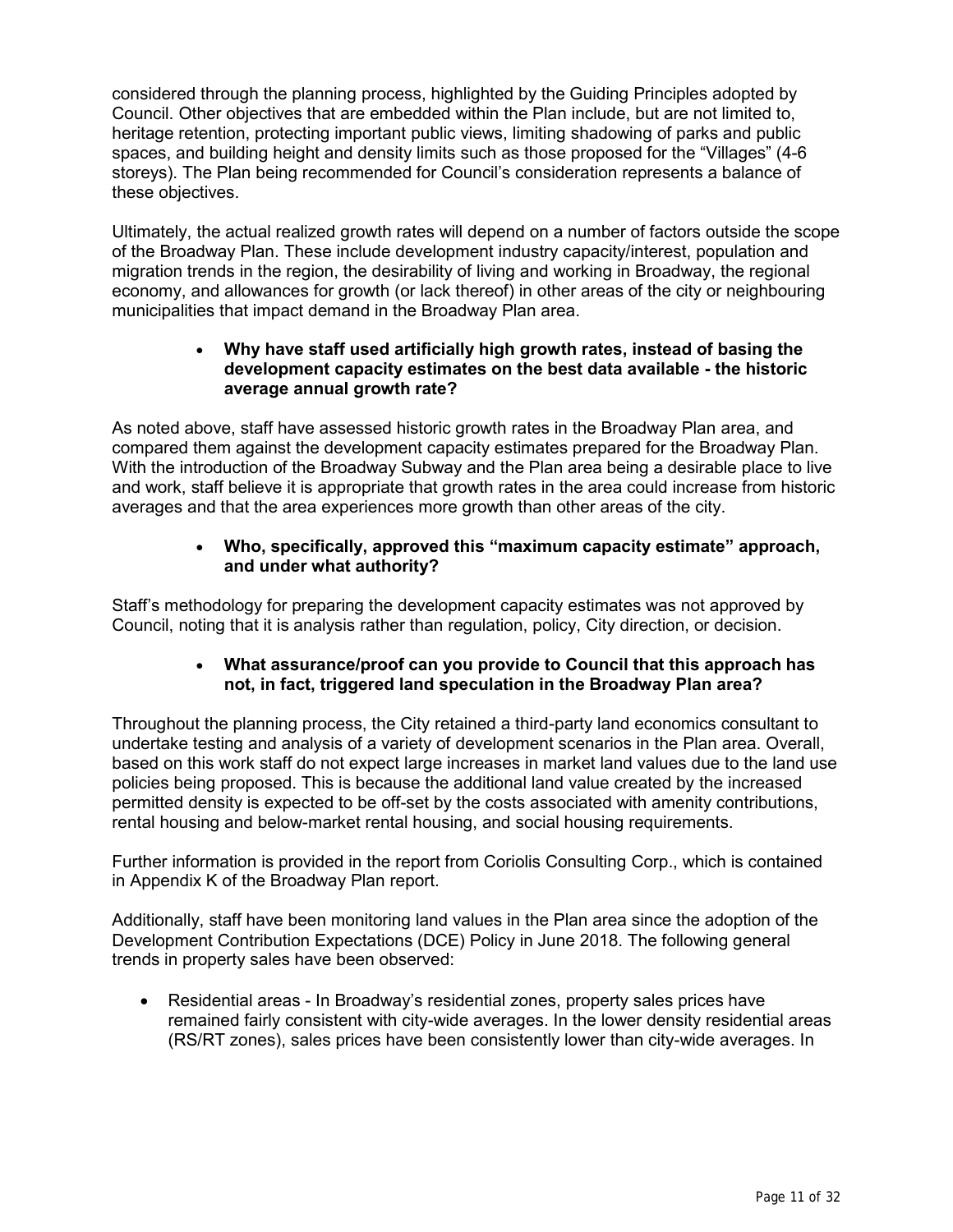the residential apartment areas (RM/FM zones), sales prices in Broadway have generally remained in line with city-wide averages, except for a few isolated periods where sales prices were higher than city-wide averages.

 Commercial areas – In the early period after the DCE was adopted, sales prices in Broadway's commercial zones were consistent with city-wide averages. However, between early 2020 and late 2021, sales prices in Broadway's commercial areas rose above city-wide averages.

It is important to note that the number of property sales in the Broadway Plan area is much lower than across the city as a whole. This results in individual property sales having a larger impact on average sales prices. For this reason, average sales prices in the Plan area can vary more significantly in any given recording period.

- **5. Staff have also heard significant support for taller buildings from many citizens (including residents of the Plan area) participating in the planning process…**
	- **Where did staff learn this support?**
	- **Was this information gleaned through the Broadway Plan consultation process? If so, please elaborate and provide data demonstrating the residents' preference for the heights of buildings proposed, since one of the major criticisms of the City's work thus far is that staff has not asked the public, through the three rounds of consultation, a single question relating to the possible built form of the Broadway Plan area.**

During Phase 3 (Refined Directions) and Phase 4 (Draft Plan) of the planning process staff presented detailed information about proposed building forms and heights. At both phases staff gauged the level of support for the Plan directions as a whole, including building heights, through the surveys, workshops and open house events. The survey questions did not ask about building height in isolation from other issues as this would ignore the trade-offs that are inherent in city planning, for example between height and housing affordability.

In the Phase 3 survey, staff asked survey questions about the level of support for the big moves (by sub-area) which specifically included building height ranges in each. The following percentages of respondents stated that they either "really like" or "like" the policy directions for the sub-areas in that neighbourhood:

- Kitsilano: 57%
- Fairview: 61%
- Mount Pleasant: 65%

In the Phase 4 survey, staff asked survey questions about the Draft Plan (which included details on specific heights across all sub-areas) from a holistic point of view. The following percentages of respondents stated that they either "really like" or "like most aspects of" the plan:

- Kitsilano: 65%
- Fairview: 66%
- Mount Pleasant: 69%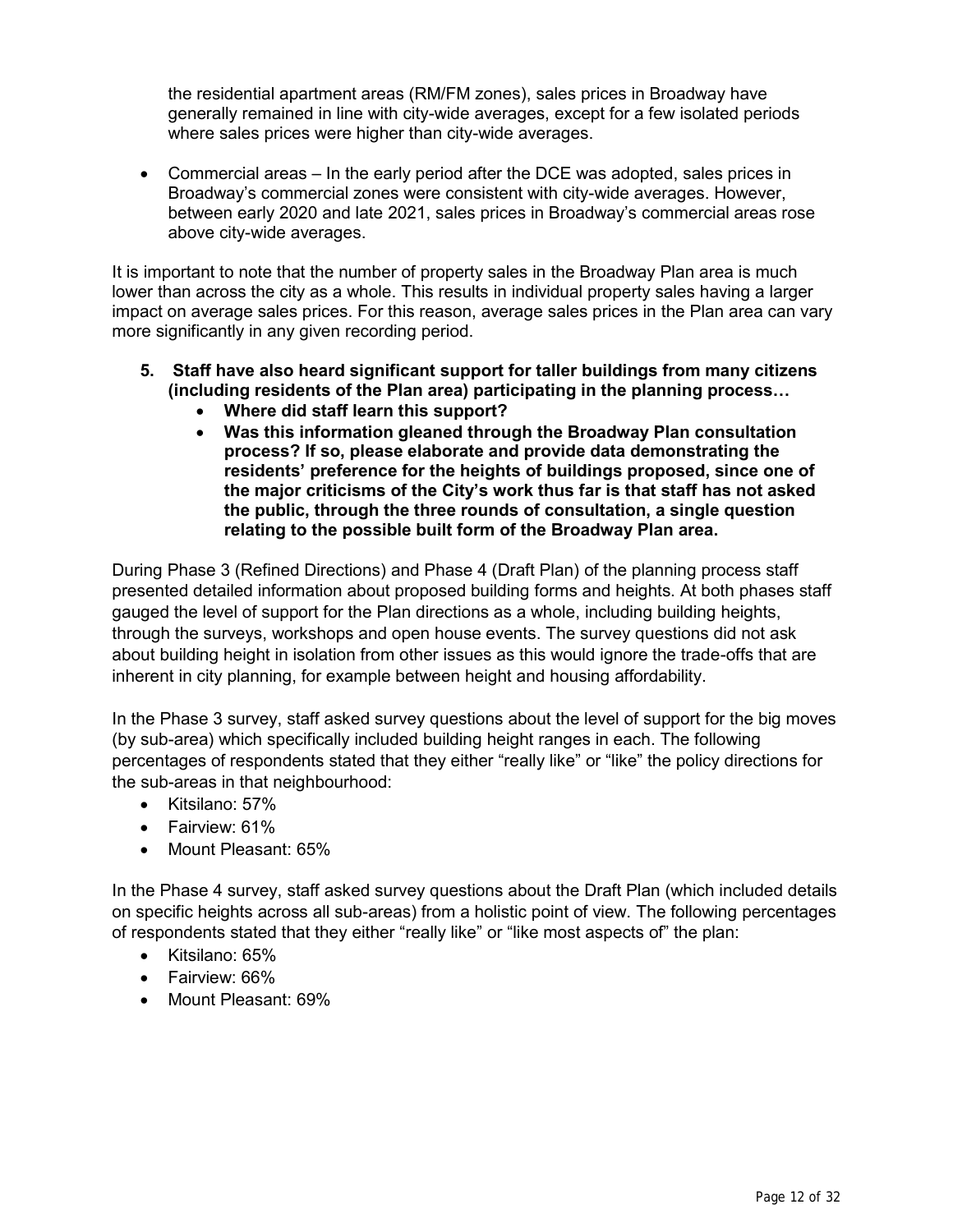Staff also provided the opportunity for open ended responses at each phase by sub-area and neighbourhood so that people could comment specifically about building heights. It was clear from these responses that people had mixed feelings about taller buildings. Some felt that buildings were too tall, especially in the residential areas. Others felt that greater heights could be allowed in some locations. There was consensus that heights should generally be greater closer to the Subway stations.

In response to this feedback, a number of changes and refinements were made to the Plan, including:

- Focussing the tallest buildings in close proximity to the Subway stations.
- Reducing maximum heights in the existing apartment areas from 25 to 20 storeys.
- Extending village areas where heights are limited to 4-6 storeys along West 4th Avenue and South Granville.
- Limiting tower forms in the existing low density residential areas to within a 7-8 min walk of a Subway station.
- Adding more variety in buildings types and scales, such as ground-oriented housing options like multiplexes and 4-6 storey apartments.
- Introducing design guidelines to limit the impact of taller buildings on neighbourhood character, such as: maximum of two towers per block in the residential areas, set backs from the street to maintain the green and leafy character, small floor plates and sculpting of buildings to reduce their apparent scale, and limiting shadowing of parks and public spaces.
- **6. The Broadway Plan's 9 Guiding Principles include "Encouraging Contextual Design: New development should include architecture and building forms that respond to the evolving local context, including topography and elements of neighbourhood character (i.e., terracing, access to views and light, green and leafy streetscapes, variety of building materials, gardens, etc.), as well as the new Broadway Subway."**

**The Phase 3 Plan is proposing massive height and density increases that will dramatically change the scope area neighbourhoods. Why weren't engagement staff more transparent with the residents about your ambitious height and density increases for the scope area?**

During Phase 3 and Phase 4 of the planning process staff presented detailed information about proposed building forms and heights.

As a Guiding Principle of the Broadway Plan, contextual design has been considered and is reflected in the Plan being presented for Council's consideration. As indicated in the Guiding Principle language, contextual design considers both the existing context, as well as the evolving and future context of the area resulting from the introduction of the Broadway Subway.

The Plan includes a wide variety of building heights and densities for different areas to reflect the existing and future contexts. A select few examples of this include: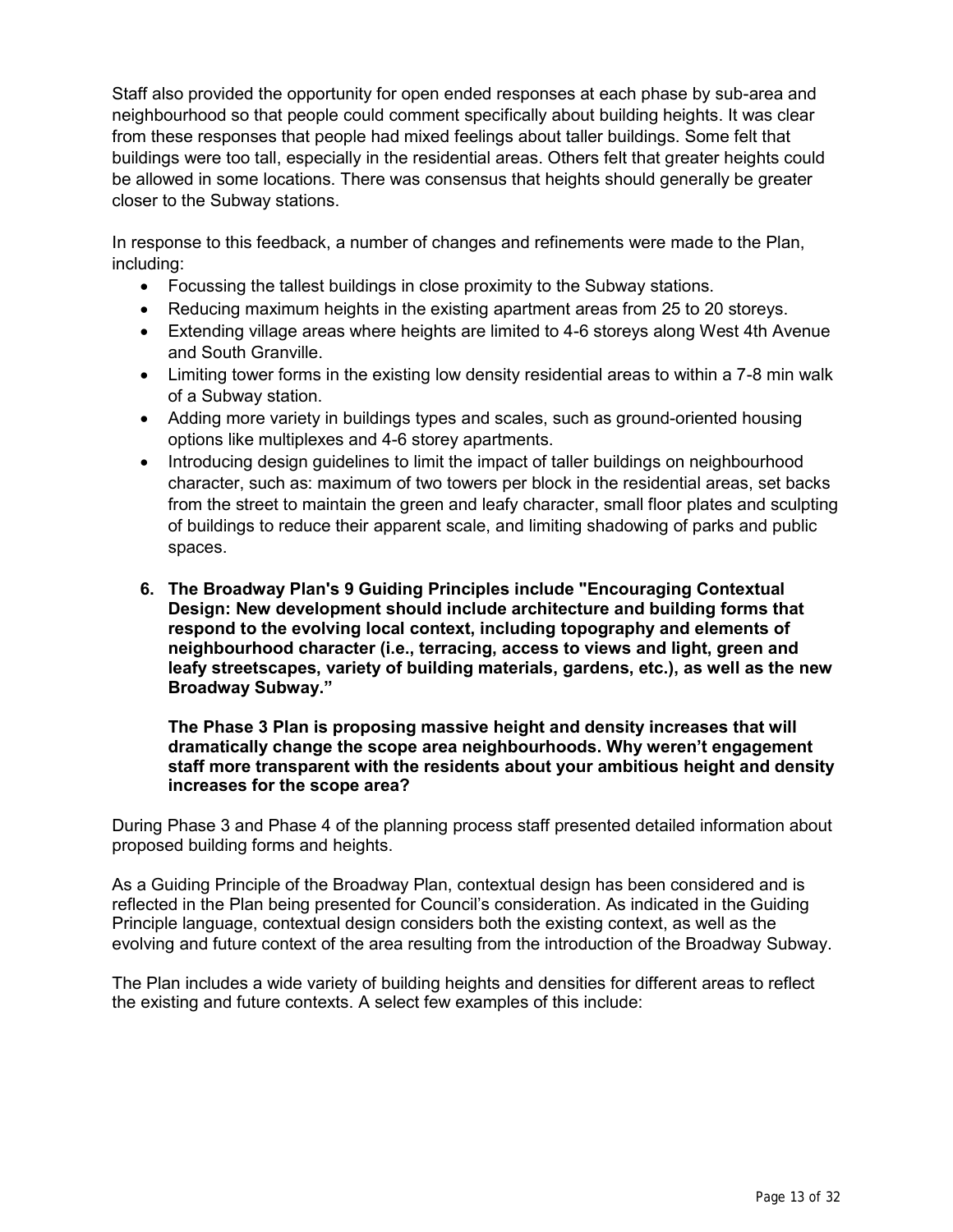- The "Centres" are proposed to include taller buildings, reflecting their proximity to the new Subway stations and the area's importance as the province's second largest employment centre.
- In the "Villages", the Plan proposes to keep buildings at a lower scale to retain the existing characteristics of these cherished places.
- In the existing RT areas further from the stations, new buildings are limited to 6 storeys to respond to the lower density context today.
- Lower building heights are proposed for the Fairview Slopes to reflect the sloped topography.
- **7. The Broadway Plan Refined Directions propose a number of measures to provide affordable housing options for residents including 'Introducing a new below market rental housing option to be delivered by the private sector…'. This approach seems to be a variant on the Moderate Income Rental Housing Pilot Program.**
	- **Is the success of this new approach dependent on financial incentives or additional height/density concessions from the City?**
	- **If so, has the Planning Department confirmed with Finance that the City has the capacity to offer large scale financial incentives?**

Additional height and density are the main incentives required to enable delivery of new belowmarket rental (20 per cent of the residential floor area of new rental housing developments as below-market rental housing). These units will be secured in perpetuity at a 20 per cent discount to city-wide average rents as published by CMHC annually in their Rental Market Report. In addition, projects with below-market rental will be eligible for the city-wide DCL waiver. It is important to note that all rental projects are required to pay the Utilities DCL.

In developing the Broadway Plan, staff, including Finance, considered the impact on anticipated CAC and DCL revenue from new development over the 30 year time frame of the plan based on Plan policies. An iterative process was used to arrive at the final land use policies that seek to balance several key Council objectives including affordable housing, renter protections, and delivery of new and upgraded amenities. In addition, there are a number of city-wide initiatives underway that are looking holistically at funding City priorities and growth, including the Capital Planning process, and the 10 year DCL Update that is expected to come to Council later this spring.

- **8. The results of the monitoring (with latest results to January 2020) indicate that commercial land values have been performing similarly to other parts of the city, which suggests that the DCE Policy has been effective in tempering land speculation in Broadway. Based on cursory research, this does not paint a complete picture about the apparent speculation that is occurring in the Broadway Plan scope area:**
	- **2331 Granville Street (located kitty-corner to 1477 W Broadway):**
	- **On July 16, 2021, 2331 Granville St. was listed for \$25M, \$6M over assessed value.**
	- **On July 20th, 2021, Council gave Staff permission to consider upzoning 1477 W Broadway.**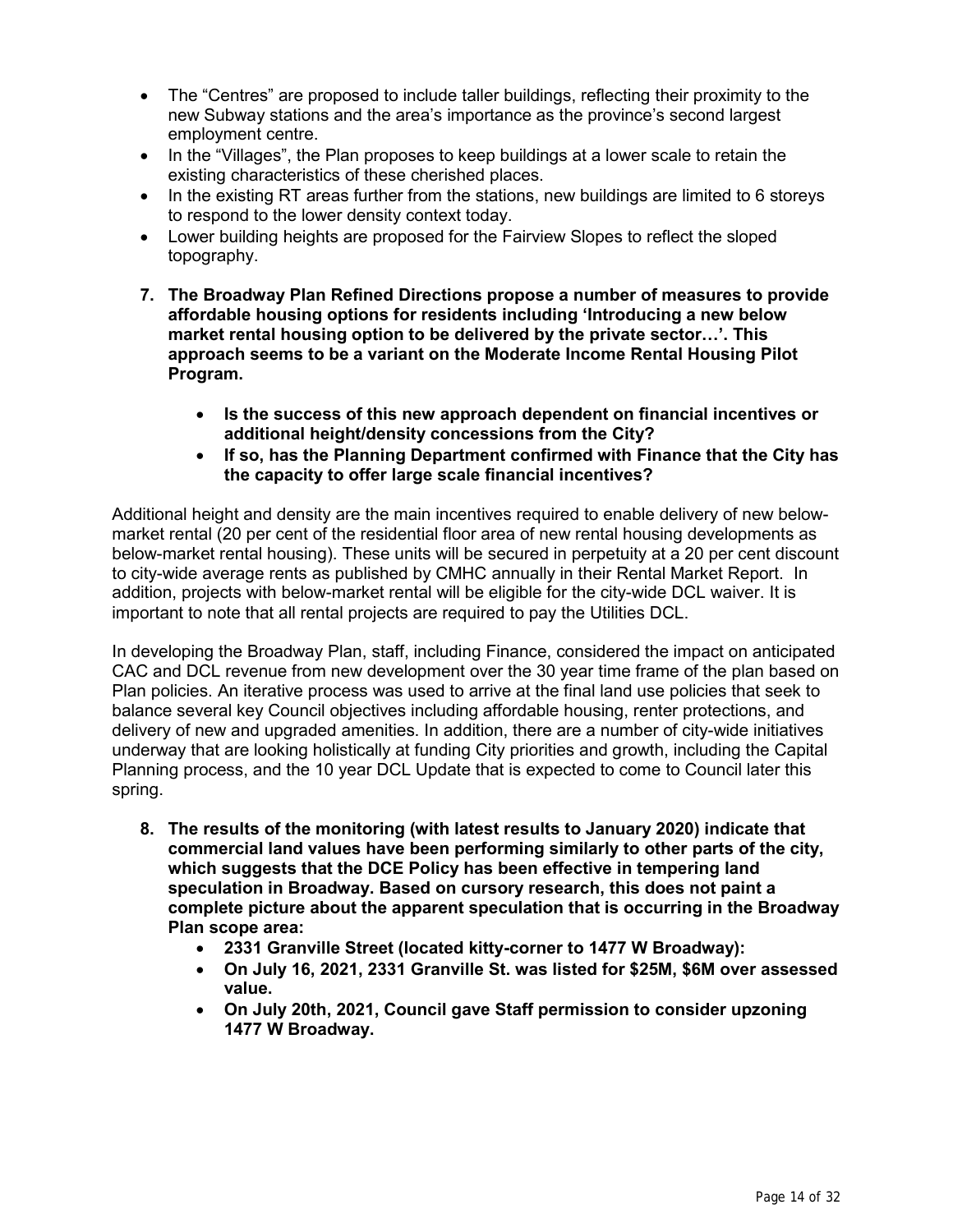- **On September 4th, 2021, PCI developments announced that it was seeking 39-storeys at 1477 W Broadway.**
- **On September 22, 2021, 2331 Granville Street was relisted for \$30M, more than at almost double the assessed value.**
- **Development permits DP-2018-01160, DP-2019-00407 and DP-2017-01278 are approved C3-A developments in the Broadway Plan scope area which have stalled. The first is now a dog walk and the last is a community garden. Given the City's housing affordability crisis, are these developments being held-up by issues with Planning, or have the developers chosen to suspend their progress, pending the outcome of the Broadway Plan?**

#### **Please respond to the above and recommend further actions that can be taken to eliminate this apparent speculation and motivate in-progress applications to proceed.**

Regarding apparent speculation, what property owners list their properties for does not necessarily represent what buyers will pay; landowners and brokers will often try to maximize the transaction value regardless of what the property can actually support. Parties buying property for the purposes of development will undertake their due diligence and pay what the economics of that development will allow. Part of that due diligence is to understand what current zoning allows, what potential rezoning may yield and expectations of CACs, DCLs and other costs. Parties can overpay for development sites if they are ignorant of these costs and/or if they assume that an area plan approval is equivalent to rezoning approval.

It should also be noted that land prices are derivative from end-unit prices, and are not the cause of high end-unit prices. Moreover, developers are price takers – they cannot simply ask for end-unit prices and expect to receive them if they exceed the market. Thus if the market does not support the end-unit prices required to make a project viable (i.e. do not exceed the costs of the inputs) then the project simply does not get built until market conditions change.

Regardless of what landowners are seeking for their properties, educated buyers will only pay what the land is worth given existing as-zoned development potential, expected future development potential and an accounting of all associated costs, including CACs. What the City can do to discourage speculation in actual sales transactions is to be clear to the public, industry, and the brokerage community that CACs and other contributions will apply, how they are determined, and that they will be sought by the City. That is the intent of the DCE Policy being in place while Broadway planning is underway.

Regarding the development permit (DP) applications for those noted C-3A developments, these projects are at different stages of permitting review or approval. Some of these projects may have paused due to the COVID-19 pandemic and associated economic uncertainties, but they are not currently stalled. Below is a brief status of the permits.

**DP-2018-01160 (1530 W 6th Ave)** – DP was issued on January 10, 2022 and the applicant submitted their Stage 1 BP plans for review on April 20, 2022. As a result, it appears the project is progressing well this year and the developer is working through the various approvals.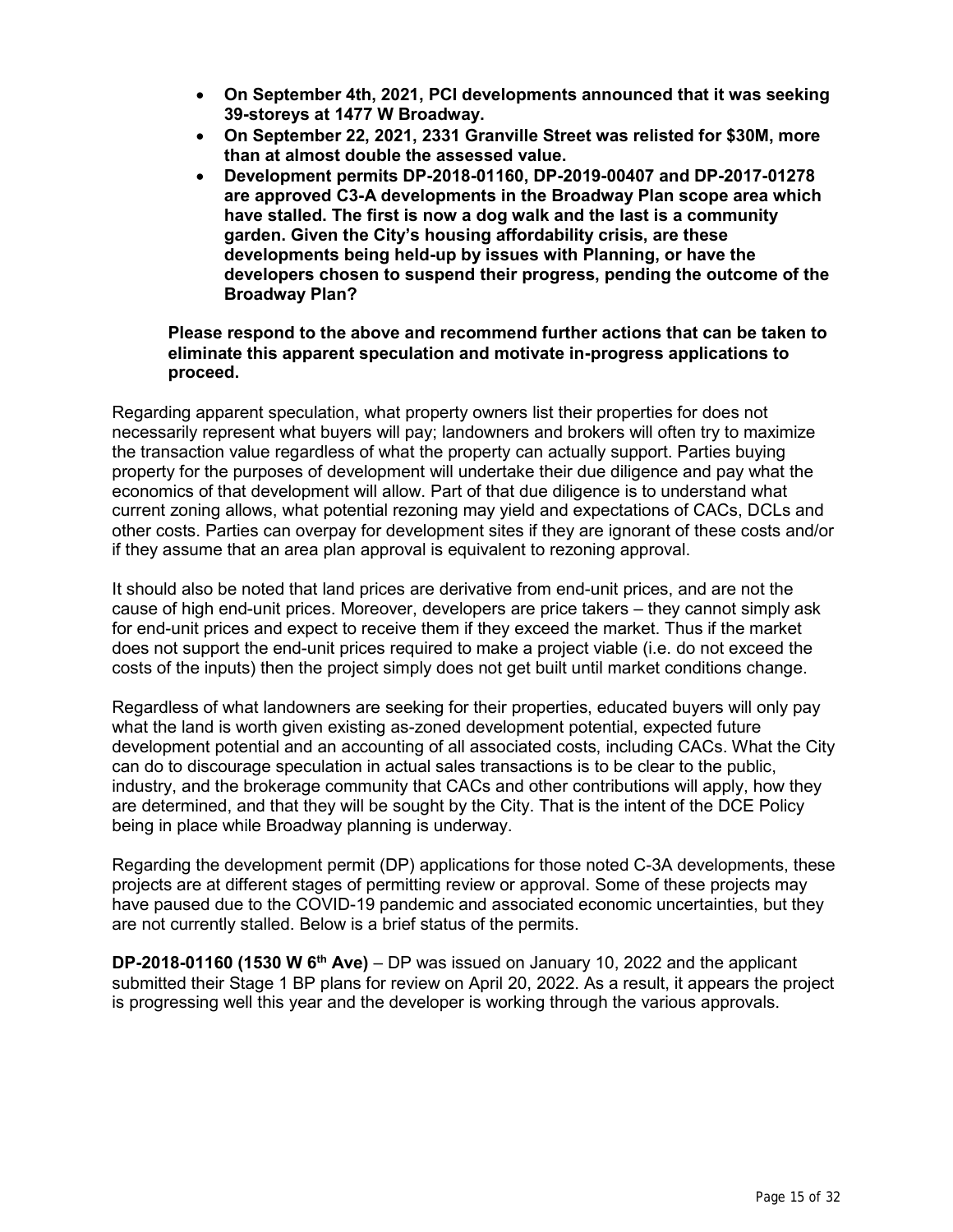**DP-2019-00407 (1616 W 7th Ave)** – DP was issued on August 11, 2021 and the applicant is actively working on their BP drawings and engaging with staff.

**DP-2017-01278 (1520 W 7th Ave)** – DP is at final stages of review. The applicant is actively working with staff to address the outstanding conditions and legal agreements for the site to ensure DP conditions are satisfied.

#### **9. The 2021 census data became available on February 9th, providing updated statistics for the scope area. Will staff be adjusting their capacity estimates based on these statistics?**

While the first releases of 2021 Census data are now available, more detailed information will be released in phases by Statistics Canada up until November 2022. Staff have committed to updating Council with a memo upon each release.

Custom orders for specific geographies (e.g. Broadway Plan area) will not be available until 2023. As a result, the Broadway Plan is using 2016 Census data as a baseline. In future monitoring and tracking of the Plan, the most recent Census data will be considered, as it becomes available.

#### **10. How does "enabling careful renewal of the aging rental stock over the long term" play out?**

Approximately 83% of existing apartment buildings in Broadway are currently 50 years or older, constructed prior to modern seismic, energy, and safety code requirements. While the lifecycle of a typical wood frame building in Vancouver depends on a number of factors (e.g. types of construction materials, level of maintenance over time etc.) as a building ages, core systems come due for repair or replacement, in addition to the upgrades related to bring these systems into compliance with current code requirements.

When the level of upgrades needed approach or exceed the cost of replacing the building entirely, the owner faces a choice of what to do. Currently the main option for buildings at this stage is to redevelop at new market rents, which are likely to be unaffordable to existing tenants and lower income renters.

The Broadway Plan provides an option for rental buildings in this situation to redevelop to a 100% secured rental building with 20% secured at below-market rents forever and providing enhanced tenant protections so existing renters are not permanently displaced from their neighbourhood and are able to return to a new unit at affordable rents. The planning process included economic testing with a consultant to calibrate the densities proposed to be moderately viable for existing low-value rental sites. As the densities are not intended to provide significant land lift to incentivize redevelopment, it is likely that existing rental buildings that are in good condition and have been well maintained will remain. Owners of these buildings are likely to choose to continue with their regular maintenance and reinvestment schedules rather than redevelop given the affordability and tenant protection requirements proposed through the Plan.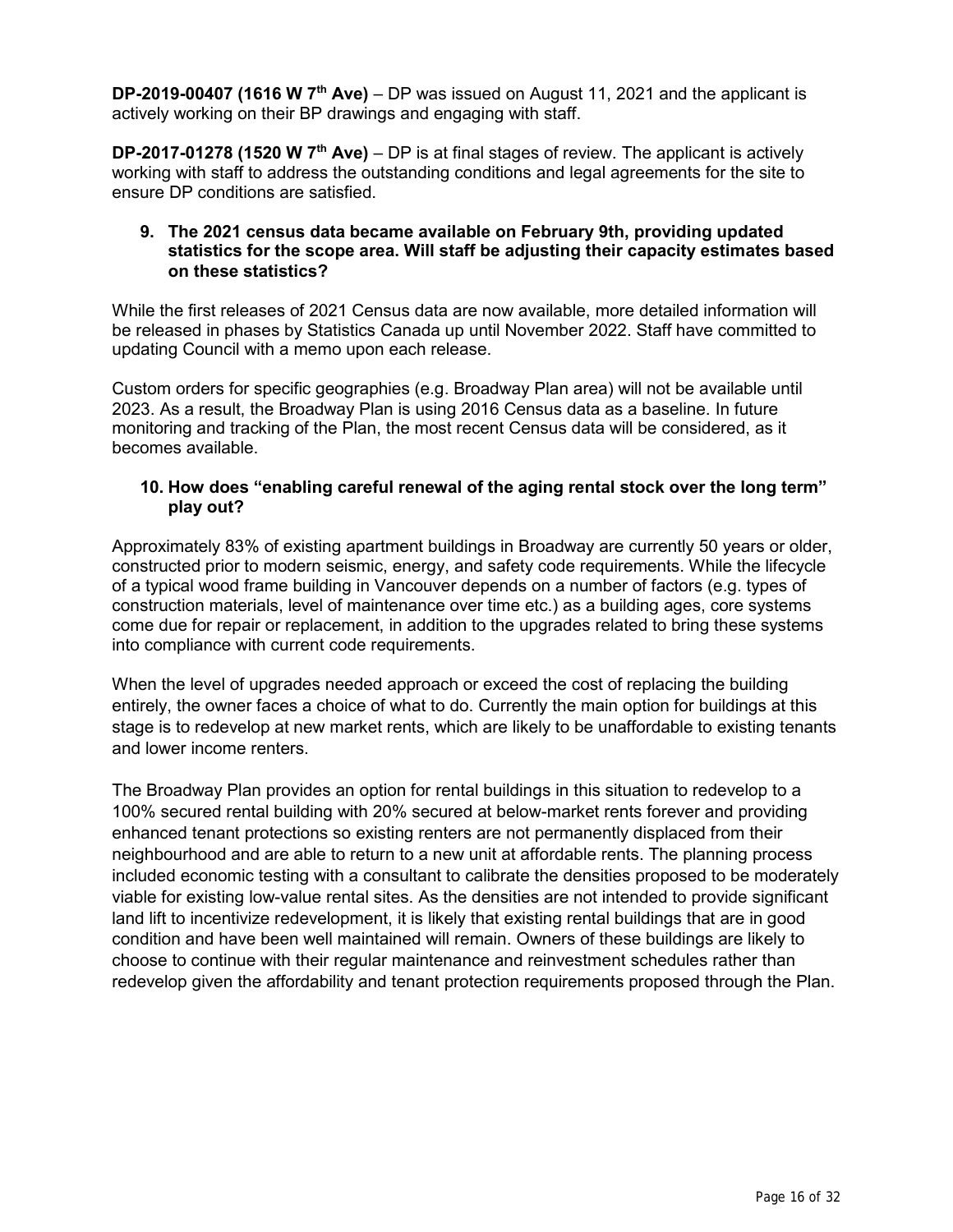#### **11. How are "2/3 of new homes expected to be secured market rental, below-market rental or non-market housing?" How is that supposed to happen?**

The expected tenure breakdown of new homes delivered through the Broadway Plan are as follows:

| <b>Tenure</b>         | <b>Percent</b><br><b>Split</b> |
|-----------------------|--------------------------------|
| Social housing        | 13%                            |
| Below market rental   | 7%                             |
| housing               |                                |
| Market rental housing | 46%                            |
| <b>Strata</b>         | 34%                            |

The proposed land use policies in the Plan provide direction on where and for what type of development additional height and density can be considered. To arrive at an estimate of number and type of new housing anticipated to be delivered over the course of the 30 year plan, staff created a development capacity model for the area. This involved identifying potential development sites, applying the draft Plan land use policies and development uptake assumptions to estimate the number and type of new housing expected to be built.

Non-market housing (social, supportive and co-operative) will be delivered through redevelopment and expansion of existing government-owned and non-profit owned sites, strategic land acquisition and inclusionary social housing requirements in new strata condominium developments delivered by the private sector. Secured below-market and market rental housing will be delivered primarily through the private sector. Partnerships with the community housing sector and senior government funding will be necessary to help achieve the housing goals and objectives outlined in the Plan.

The Housing Vancouver Progress report showed that last year was the second year in a row where more rental units were approved compared to ownership housing at 52% and 48% respectively. These numbers indicate that land use policies in recent community plans and the Secured Rental Housing Policy supportive of new rental housing development are effective in shifting toward a higher share of purpose-built rental and social housing alongside senior government funding programs to create and renew non-profit owned social housing.

### **12. Where is the job growth coming from?**

Through the citywide Employment Lands and Economy Review, the City retained a specialized consultant to create job and employment space projections to 2051. The projections were informed by engagement with an external advisory group comprised of representatives from every economic sector in Vancouver. The job projections build off past trends and then test the potential impacts of factors that are external to Vancouver (e.g. automation and A.I., changes in labour competitiveness and global trade policy).

The most recent update to the high scenario indicates that the City will need to accommodate up to 210,000 additional jobs between 2016 and 2051. This amount of job growth would result in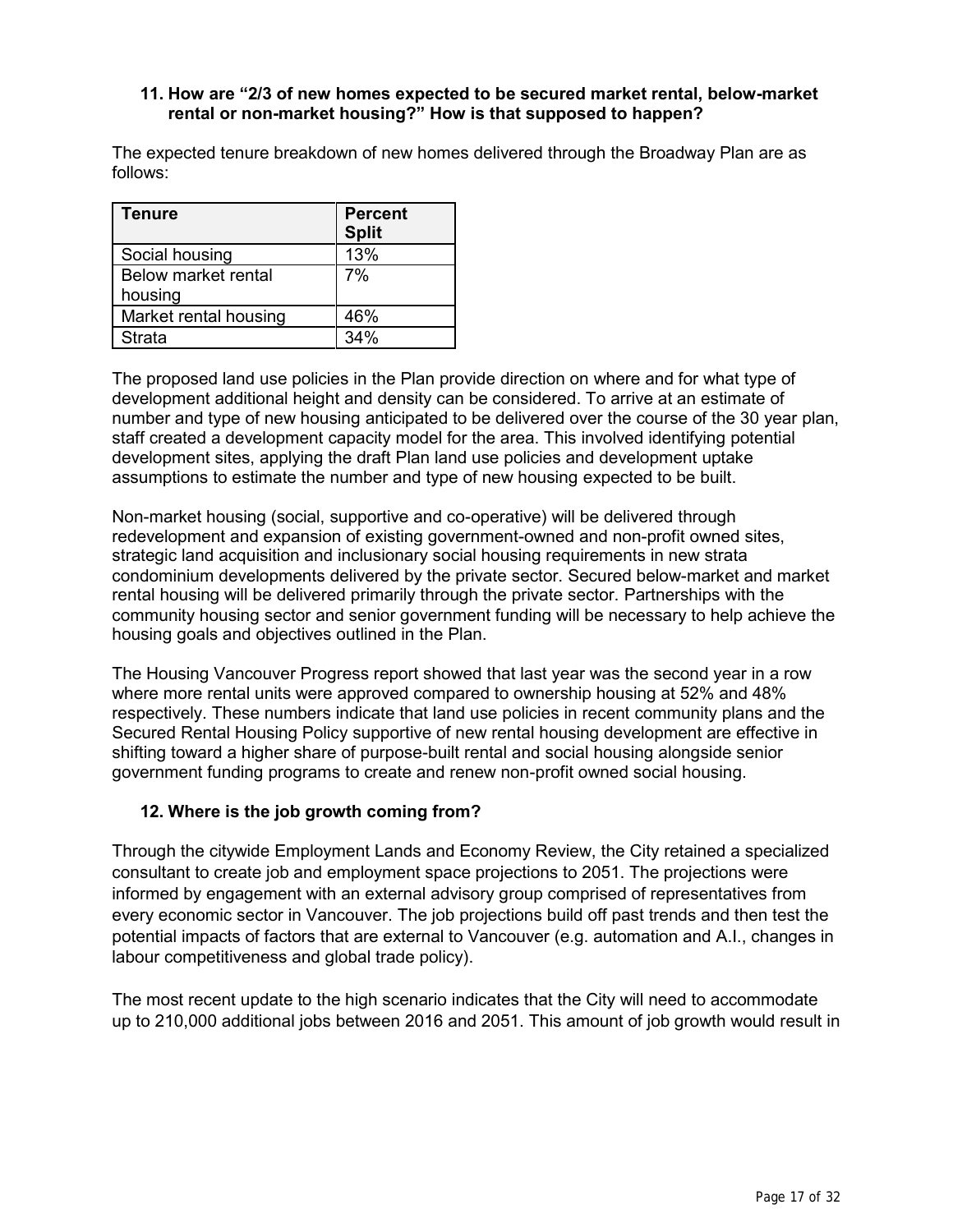the City maintaining its share of the regional total (~34% of regional jobs). Recent trends indicate that employers continue to want to locate in Vancouver. The City has approved space for over 50,000 jobs in the past five years and approximately 65% of the major office space under construction in the region today is located in Vancouver. The projections prepared for the Employment Lands and Economy Review see a continuation of current trends; with Vancouver continuing to play a major role in the region in terms of office based employment in industries such as high tech and professional services such as engineering, legal and accounting. The projections also show continued growth in service industries such as restaurants, retail and personal services – in line with growth in Vancouver's overall population.

#### **13. Does staff have an estimate of how many rented condos are in the Broadway Plan Area?**

The CMHC Rental Market Survey includes data on the rental condominium universe. This data can give us an idea of the proportion of rented condos though the geographies used in the survey do not match exactly the Broadway Plan geography.

In 2021 approximately 37% of condo units were rented out city-wide (approximately 37,000 units out of a total of 100,000 units). The greatest proportion of rented condos were found in the Burrard Peninsula (Downtown and West End) where 48% of the units were rented. Vancouver West Side had 29% of condo units rented and the East Side had 30% of condo units rented.

#### **14. Is there a plan to protect condo tenants in the same way that purpose built rental tenants would be protected?**

Tenants in secondary rental, including in rented condos and basement suites, that are part of a land assembly will be eligible for the tenant protections proposed through the Plan on top of RTA-legislated assistance, including financial compensation, moving expenses and assistance finding alternate accommodations. However, in cases where existing condo buildings are being redeveloped to a new condo building, tenants cannot be offered a right to return as there will be no new rental units in the new development.

While we acknowledge rented condo units are an important source of rental supply for the city – that supply is volatile as units flow into and out of the rental market according to owner preference. This volatility poses challenges to security of tenure for long-term tenants. These concerns around security of tenure and the impacts of evictions from secondary rental was a main theme from renters during the engagement – both for Broadway Plan and city-wide via Vancouver Plan

This is why through Broadway Plan in addition to providing tenant protections, there is a focus on increasing the overall supply of secured rental housing which cannot be stratified and is secured as rental forever giving tenants greater security of tenure over the long-term

#### **15. Is there any plan by the city or the province or translink to use revenue from land capture in the Broadway Plan area to pay for transit/skytrain?**

No, there is no plan by the City, Province or TransLink to use revenue from land value capture in the Broadway Plan area to fund transit/SkyTrain.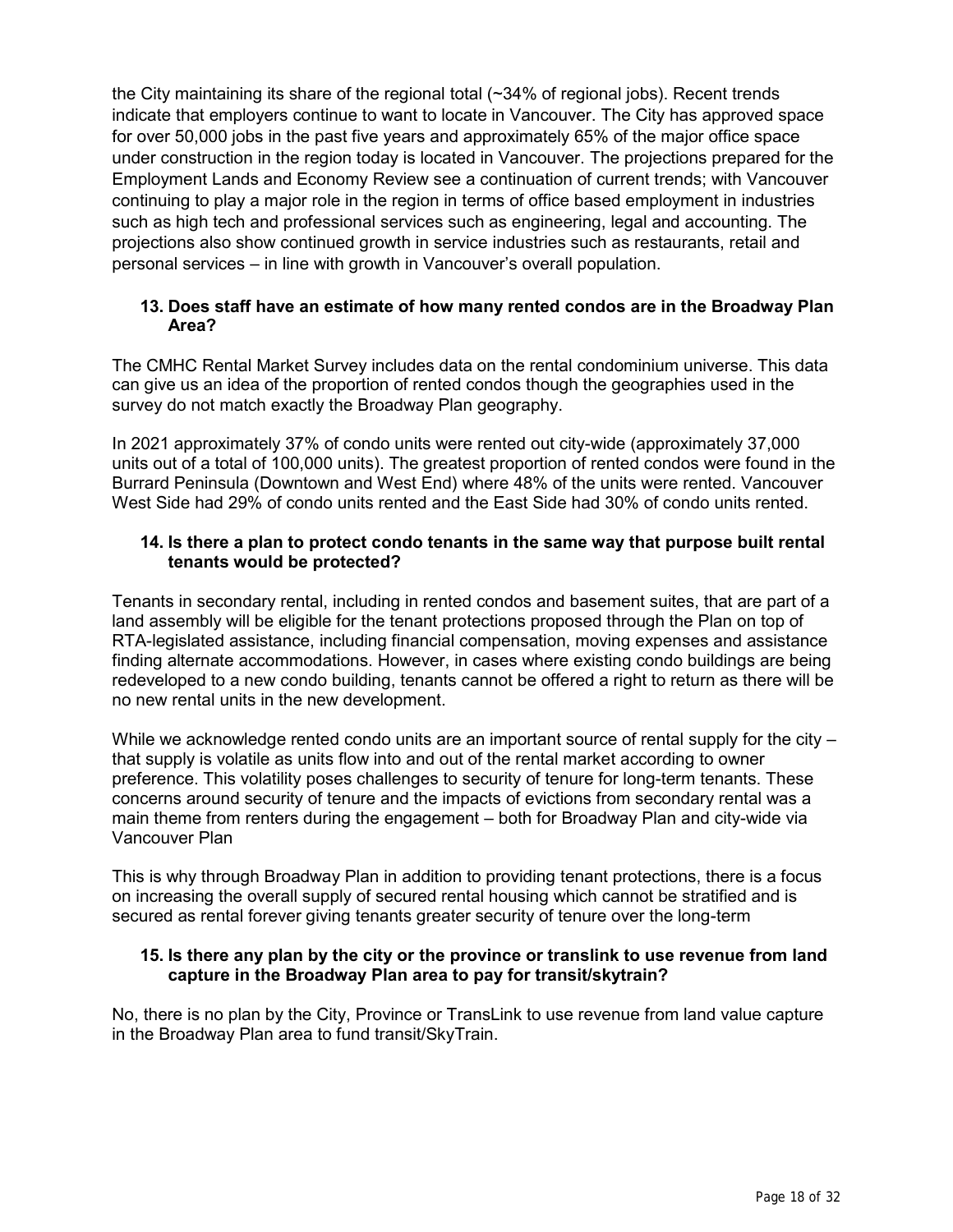[A memo and corresponding consultant report](https://vancouver.ca/files/cov/2019-10-18-land-value-capture.pdf) was provided to Council in October 2019 in response to a December 2018 Council motion directing staff to evaluate how the City currently uses land value capture and to explore the pros and cons of further land value capture mechanisms that might be applied in Vancouver to fund infrastructure and address housing affordability.

The conclusions were:

- The City already has a comprehensive and effective framework for generating funding from increases in land value. The property tax system and the city's financing growth program (DCLs/ CACs/ DBZ) are effective, long-standing systems that already act as land value capture framework.
- The City focus on further improving our existing systems of land value capture (DCLs, CACs, DBZ) instead of replacing these systems with a new LVC framework.
- Removing the City's development contribution system would create a major windfall for owners of development land and transfer large, ongoing costs to homeowners, renters, commercial tenants, and taxpayers at large.
- A new land value tax may have the potential to generate additional funding for infrastructure, housing and public amenities, but it would also result in a significant increase in property tax which impacts affordability and business viability. This would require very careful and comprehensive evaluation of who benefits and who pays, in order to achieve the City's goals and not result in unintended consequences.

A new City land value tax would be complex to implement, burdening taxpayers with extra costs having unintended affordability impacts on residential/commercial tenants, require amendments to provincial legislations, changes to Assessment Authority valuation practices, and coordination with other stakeholders that are also exploring land value capture (Province, Metro Vancouver, and TransLink).

#### **16. Could we see a sample pro-forma that shows why staff think we can only get 20% affordable housing and not a higher percent? It could be a made up one so no confidentiality is breeched.**

Yes, a case study example and pro-forma is included in the report from Coriolis Consulting Corp., which is contained in Appendix K of the Broadway Plan report.

### **17. Could we have an explanation of why or why not highrises are better for the climate than shorter buildings?**

In Vancouver's context, there is little difference between high-rise and low-rise buildings when looking at climate. High-rise buildings located near transit and daily amenities offer significant benefits for climate action. In terms of operating emissions, the current GHG limits for a new high-rise building in Vancouver are 70% lower than the operating emissions from a similar building built in 2007. Going forward, and subject to Council's approval of a report coming later in May these operating emissions will be further reduced to near-zero as high-rise buildings shift to electrification. In this way, the operating emissions from both high-rise and mid-rise buildings will be very low.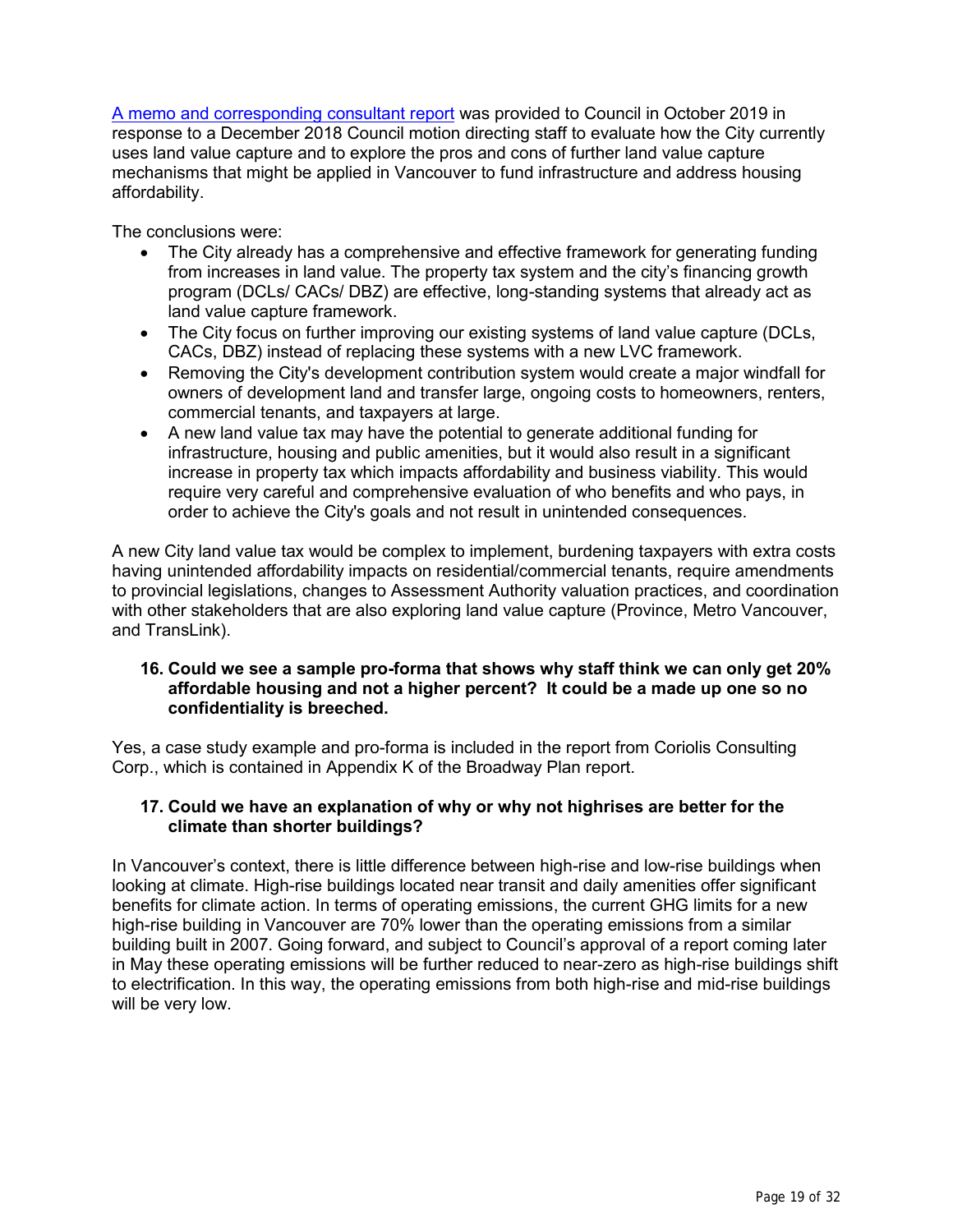In terms of embodied carbon (the emissions resulting from the materials and construction of the building), conventional approaches for constructing high rises used concrete with high embodied carbon. However, due to growing awareness of embodied carbon, and the City's Embodied Carbon Strategy, the industry is changing quickly. New low-carbon concrete mixes are locally available, and when combined with more efficient structural design and sourcing lower-carbon key materials like steel, and in some cases even using mass timber, designers can significantly reduce embodied carbon for new high-rise construction. Staff are presenting recommendations for Council's consideration on May 17<sup>th</sup> that will require reductions in embodied carbon for all new high-rise buildings. New buildings (high rise and low rise) in Vancouver will see a continuous reduction in embodied carbon, with a minimum of 40% reduction by 2030.

In comparing a high-rise to a mid-rise building, transportation-related emissions also need to be considered. Transportation makes up nearly 40 percent of GHG emissions in Vancouver. Locating a high-rise building adjacent to a rapid transit station, rather than a low- or mid-rise, helps lower our overall GHGs by enabling more residents to walk, bike and take transit to their daily needs. This will help the City achieve it's Climate Emergency Action Plan targets for Big Move 1 (complete communities) and Big Move 2 (walking, cycling and transit), as well as our overall goal of reducing carbon emissions by 50% by 2030. This also offers significant benefits for improved affordability and equity, as more residents will not need to own and maintain a vehicle to access their daily needs.

#### **18. Does staff have an idea of how many properties or what % of the corridor have already been bought up with the intent to redevelop to a higher density?**

Staff cannot speculate on the motivation or intent behind individual property purchases in the Plan area, or estimate a % of properties purchased for a given reason. Properties could be purchased as long-term income producing holdings (i.e. for revenue from a rental apartment or commercial building), with a view towards redevelopment, or for other reasons. (See also Question 4 for general trends in property sales observed in recent years.)

### **19. When we align our below market units rents to CMHC averages, what impact does allowing new expensive rentals for 80% of our rental buildings have on increasing both average and below market rents?**

Vancouver is seeing very significant demand for rental housing from both new arrivals and existing residents priced out of home ownership. This demand for rental is leading to upward pressure on rents across the city, in all neighbourhoods with existing rental stock, regardless of whether new rental stock is being built in those areas or not. We are also seeing significant rent increases in municipalities across the region, but rents are rising faster in areas that have not increased rental supply as quickly. For example, over the past 5 years, average rents in the City of Vancouver increased 22%, whereas average rents in Langley increased 45% and in the Tri-Cities by 48%.

This issue has also been the subject of recent academic research, looking at neighbourhood level effects of new rental construction on rents, all of which found that new market rate rental housing construction is associated with slower rent growth in the surrounding area and does not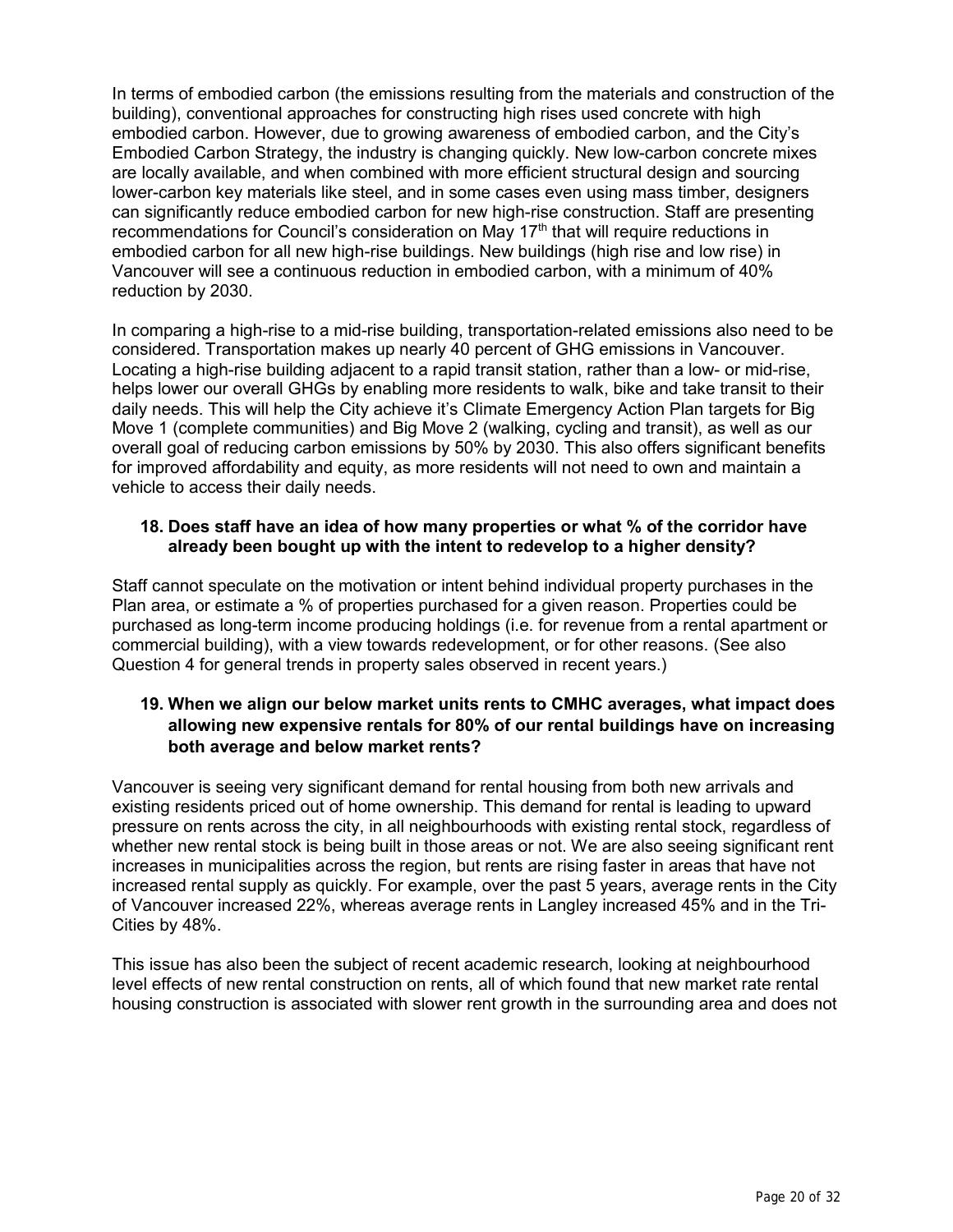lead to increased rents. These studies include Mast et al looking at 11 US cities, Pennington looking at San Francisco, and Bratu looking at Helsinki.

What we find when we look at the Vancouver market is a very strong correlation between vacancy rates and the pace of rent growth. When vacancy rates rise, rent growth slows. When vacancy rates fall towards or below 1%, rents tend to rise more quickly. This points to the critical role of adding new rental supply in moderating the rate of rent increases.

## **20. I'm worried that the ROFR will not be affordable to existing tenants because the plan is proposing to tie the below market rents to CMHC averages. Won't rents be increased significantly between the time of approval and occupancy?**

Under the proposed Broadway Plan, a tenant would be entitled to come back to a new onebedroom unit at a below-market rent of \$1,216/month.

Note that rents are allowed to increase annually at the rate of inflation. If a 2% rent increase per year is assumed and it takes 4 years for the new building to be constructed then the belowmarket rent in the new unit would be \$1,290/month.

## **21. One of the slides in the staff presentation suggests that the Broadway Plan is necessary for reducing our GHGs. I get the concept of living close to transit so you don't drive a lot but do we have any estimates of exactly how much GHGs could be reduced with the Broadway Plan?**

We do not have an estimate of the transportation-related GHG savings for the Broadway Plan area at this time. The analysis needed is difficult and is not typically done for area plans. However, the Broadway Plan has been developed to achieve two important transportation related targets under the Climate Emergency Action Plan. The Plan is intended to enable 90% of the residents in the Plan area to live within an easy walk/roll of their daily needs—aligning with the target of Big Move 1 (complete communities).

The Plan has also been developed with the objective of 80% of trips that originate in, pass through or end in the Broadway Plan area being by walking, rolling, cycling or transit, per Council direction. By doing "heavy lifting" on sustainable mode share, the Broadway Plan area will help the city overall meet the sustainable travel "mode split" target set for Big Move 2 (twothirds of trips in Vancouver to be by walk, roll, bike or transit by 2030) and is a marked improvement over the current city-wide mode split.

Given the significance of transportation-related GHG emissions in Vancouver (roughly 34% of total emissions), the objectives of the Broadway Plan to enable complete, walkable neighbourhoods is expected to make a meaningful contribution towards achieving the City's overall climate goal of cutting carbon pollution by 50% by 2030. Further, enabling residents to access their daily needs by walking, rolling, cycling and transit—and not needing to own a vehicle—provides a significant opportunity to advance affordability and equity.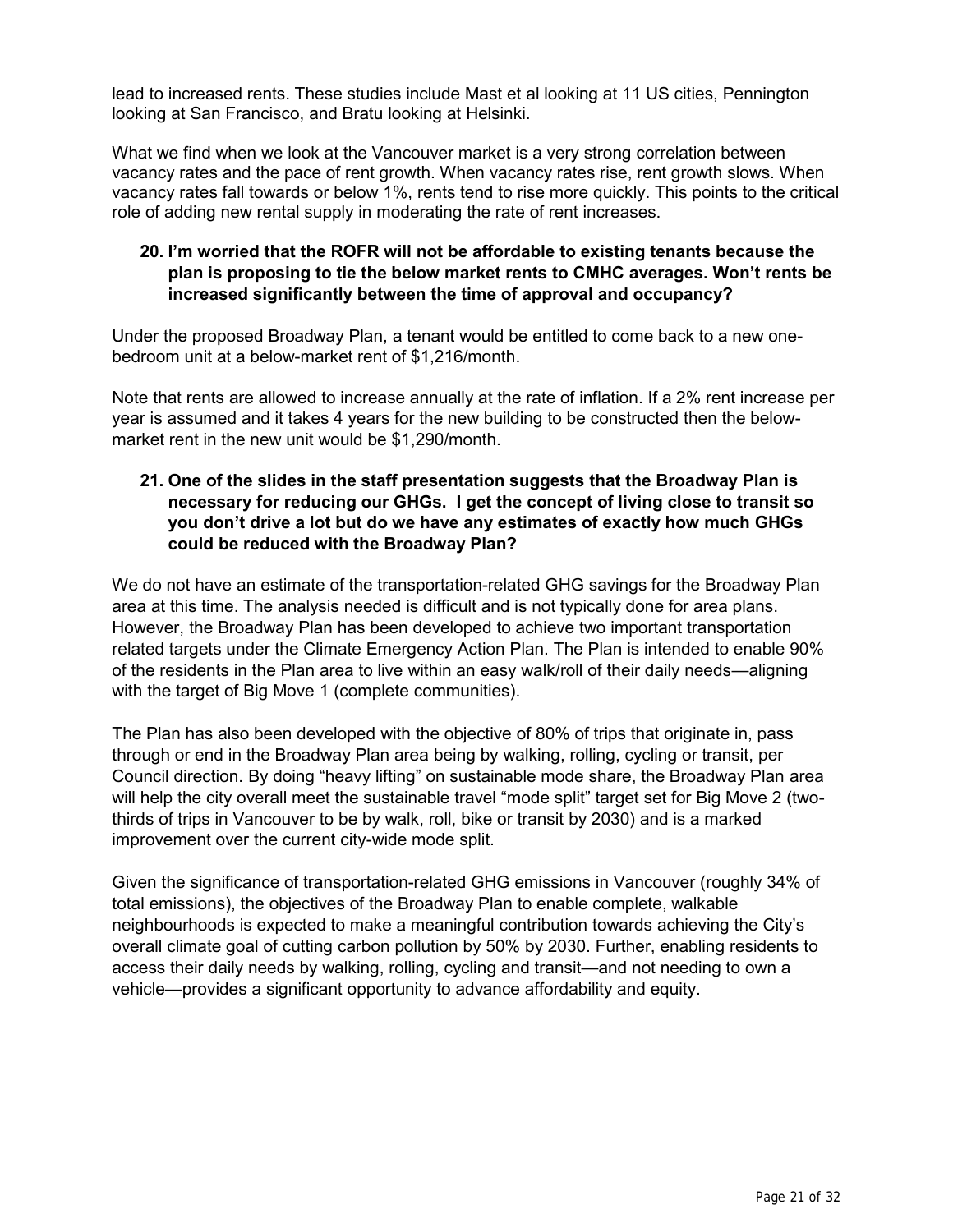**22. Will enough of the proposed rental housing in the Broadway Corridor actually be affordable enough that the folks who work in coffee shops, doctors offices, retail outlets, etc, will be able to find enough units that they can afford to rent in the corridor? Do we have estimates of the wages of the expected incoming jobs and whether or not these folks will be able to afford the new rents in the corridor?**

Through the Broadway Plan process, we heard concerns from employers regarding the ability to attract and retain labour in a range of industries and at a range of income levels. Jobs growth in the Broadway Plan area is expected to follow similar trends as the city overall, with employment in healthcare, high tech and professional services being major sources of growth as well as employment in service industries such as restaurants and personal services. There are a wide range of occupations in these industries resulting in a wide range of incomes. In general, entry level occupations in population-serving industries like restaurants and hotels will pay a lower wage than professional occupations in industries such as technology.

The housing mix for the Broadway Plan is diverse and is intended to provide opportunities for households at all points along the housing continuum. The table below shows roughly the types of housing enabled through the Broadway Plan and associated incomes that can afford the housing while paying no more than 30% of their income on housing.

| <b>Social Housing</b>        | Singles: \$0-\$57,500   |
|------------------------------|-------------------------|
|                              | Families: \$0-\$88,500  |
| <b>Below-Market Rental</b>   | Singles: \$43-49,000    |
|                              | Families: \$67-92,000   |
| <b>Market Rental</b>         | Singles: \$68-82,000    |
|                              | Families: \$109-150,000 |
| <b>Condominium Ownership</b> | Singles: \$139,000+     |
|                              | Families: \$208,000+    |

## **23. Can we get more transparency on the expected land lift with the Broadway Plan and how many public benefits the city is requiring to use up 75% of it?**

CAC potential will vary across the Plan area and will be dependent on the context of each individual project, as well as market conditions at the time when the development is being considered. CAC potential will also depend on the amount of rezoning applications that are considered by Council in a given period.

As there is a significant degree of variability from project to project, publishing the anticipated CAC for one project may be very inapplicable to another project, and may lead to misinterpretation. Per the CAC Policy, the City's approach is to target a minimum of 75% of the increase in land value based upon the rezoning application (unless the rezoning is exempt per the Policy), which is the difference in residual values of as-zoned and re-zoned land. These values are determined using market inputs, which are widely available.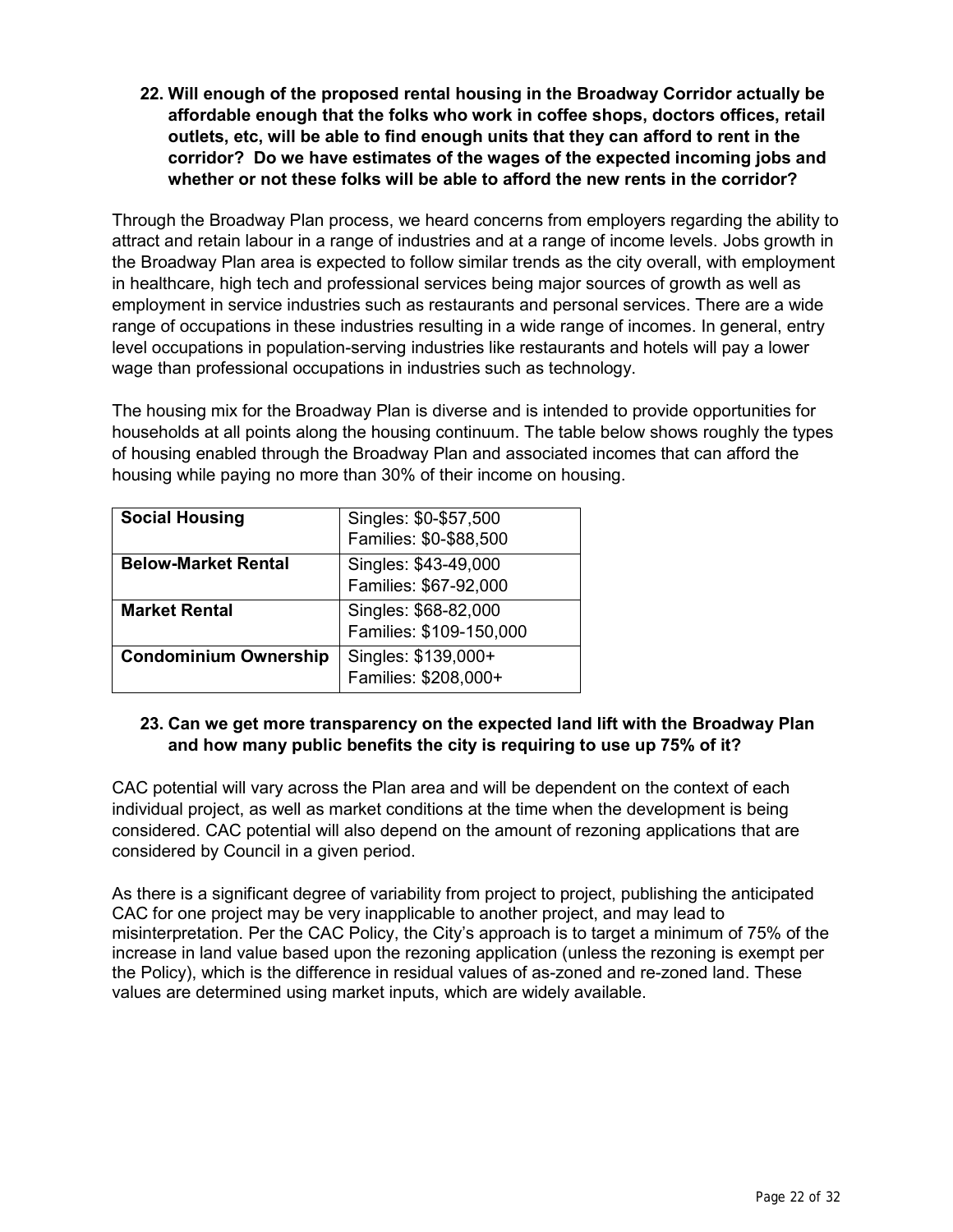The PBS assumes substantial developer contributions, which would be comprised of DCLs, CACs, and in-kind amenities. Overall, those developer contributions are estimated to be \$790 million over the first 10 years of the Plan.

## **24. Is the city land beside the Cambie Bridge part of this plan? If so, are we planning to develop it with social housing and if not why not?**

The City-owned lands beside the Cambie Bridge are not included in the Broadway Plan.

## **25. Is the city planning on putting social housing on/or above the land it owns at Broadway and Cambie and if not, why not?**

The area around Broadway and Cambie is included in the "Uptown/Cambie North" sub-area of the Plan. The land use policy goal for this area is to affirm Uptown as a key office location in the region and as the heart of Vancouver's "second downtown" in Central Broadway, and to strengthen this role by providing opportunities for additional job space to leverage the rapid transit investment that serves the area. The Plan proposes maintaining the area for retail/service, office, hotel, cultural and institutional uses (i.e. job space) rather than residential uses to support this important regional-serving role. Uptown has been maintained as job-space only since the Metro Core Jobs and Economy Land Use Plan initiative in 2007.

**26. Could you give us a breakdown of how the housing proposed for the Broadway corridor matches to the incomes of the people who need the housing? Now and in the future? That is, do we expect that the Broadway corridor will provide X percent of the needed housing for people whose income is under \$15K, between \$15 and 30, etc. How many of the lower wage workers in the corridor will be able to afford to live there, given our plans for only about 17% of units being "affordable."**

| <b>Tenure</b>                         | <b>Percent</b><br><b>Split</b> | Incomes that can afford paying no more than 30% of gross<br>income on housing                                                                                                                                                                                                                                                                                                      |  |  |
|---------------------------------------|--------------------------------|------------------------------------------------------------------------------------------------------------------------------------------------------------------------------------------------------------------------------------------------------------------------------------------------------------------------------------------------------------------------------------|--|--|
| Social housing                        | 13%                            | \$0-\$57,500 singles (studio/1 bedrooms)<br>$$0-\$88,500$ couples/families $(2, 3, 4+)$ bedrooms)<br>$\bullet$<br>The upper range represents maximum incomes based on the<br>Provinces' Housing Income Limits, in reality a range of incomes<br>are accommodated, including those experiencing homelessness.<br>Social housing is made more affordable with further public funding |  |  |
| <b>Below market</b><br>rental housing | 7%                             | \$43,000-\$49,000 singles (studios/1 bedrooms)<br>$\bullet$<br>\$67,000-\$92,000 couples/families (2, 3 bedrooms)<br>$\bullet$                                                                                                                                                                                                                                                     |  |  |

The table below outlines the types and proportion of each type of housing enabled through the Broadway Plan and the incomes required to afford each.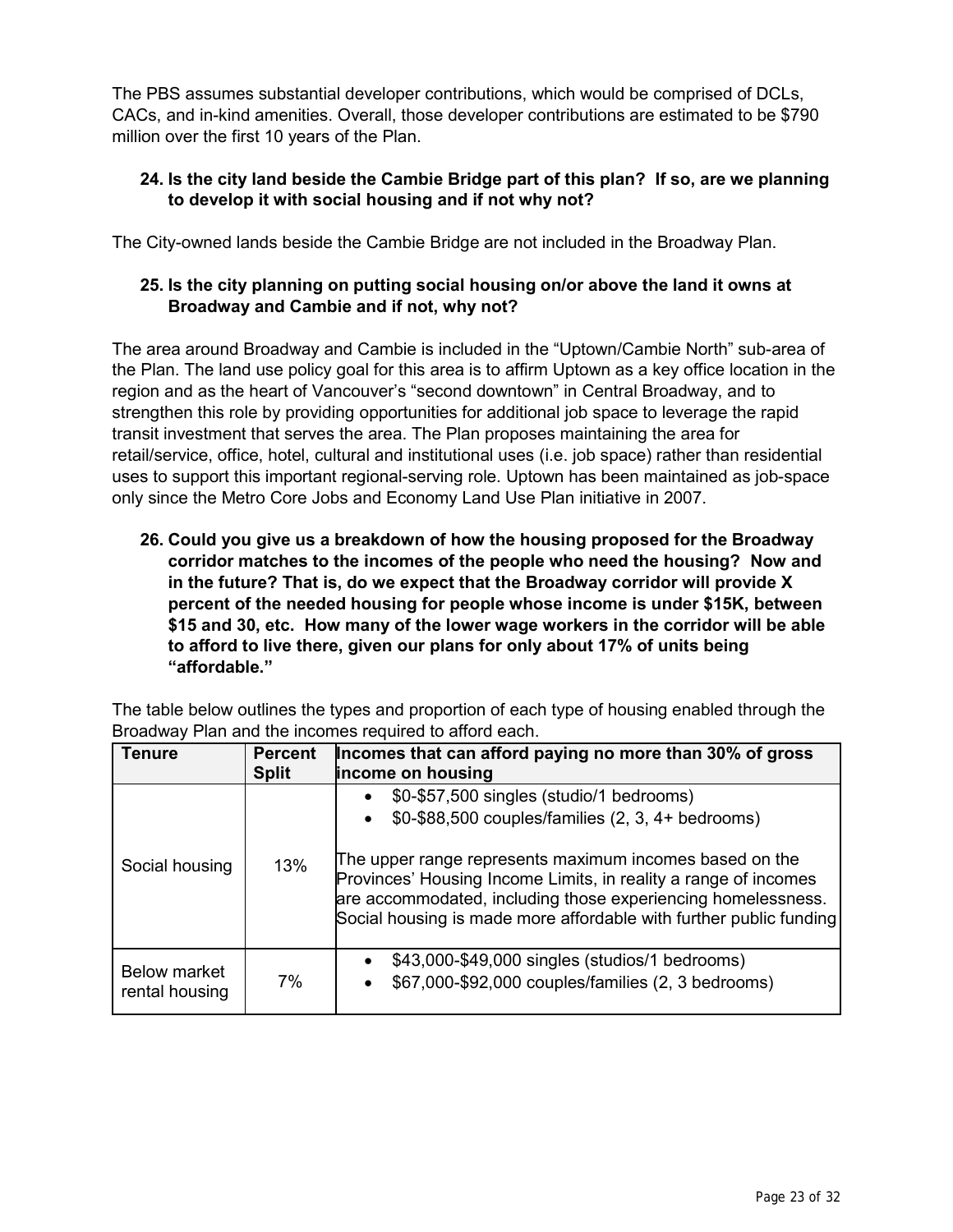| Market rental<br>housing              | 46% | \$68,000-\$82,000k singles (studios/1 bedrooms)<br>$\bullet$<br>\$109,000-\$150,000 couples/families (2, 3 bedrooms)                                         |
|---------------------------------------|-----|--------------------------------------------------------------------------------------------------------------------------------------------------------------|
| Strata<br>condominium<br>(west side)* | 34% | \$138,920 singles/couples (1 bedroom)<br>• 20% down payment: \$132,000<br>\$207,720 couples/families (2 bedroom)<br>$\bullet$<br>20% down payment: \$198,400 |

*\*\*Condominium based on 2021 median sale price (BCAA). Housing costs include estimated strata fees, property taxes and mortgage payments, assuming 25-year amortization, 5% interest rate and 20% down payment.*

Vancouver's new Housing Needs Report finds 86,000 existing households citywide living in unaffordable, unsuitable, and inadequate housing, living in an SRO, or experiencing homelessness. The report also finds at least 50,000 households coming to Vancouver in the next 10 years, plus many other households experiencing un-met demand, like families leaving Vancouver. The report notes that data limitations make it impossible to pinpoint the exact incomes of all households in need, and therefore the share of current and future households earning at specific income bands cannot be determined at this time. However, it can be assumed that households in need are diverse, and must be accommodated through diverse housing choices in existing and new housing, as well as additional measures like increased income assistance, affordable childcare, etc.

The table below shows median annual income of different types of renters in the City of Vancouver based on the 2016 Census to illustrate the diversity present in the city.

| <b>Single</b><br>person | Lone-parent<br>family | <b>Roommates</b> | <b>Couples</b> | <b>Couples</b><br>with<br>children | <b>Multiple-</b><br>family<br>households |
|-------------------------|-----------------------|------------------|----------------|------------------------------------|------------------------------------------|
| \$31,907                | \$44,318              | \$58,821         | \$80,359       | \$85,317                           | \$104,620                                |

Over the next 30 years, the Broadway Plan will accommodate need by delivering a diversity of new housing choices, including new purpose built rental, below-market, and non-market housing, as well as through protection of the area's significant existing stock of older apartment rental. Given the high level of need among lower income households, in addition to creating new social housing, it is also important to work with senior governments to support affordability in our existing rental housing such as rent and income supplements, and reinvestment in the existing aging stock.

## **27. Can you explain the income and asset limit requirements or lack thereof for people who are demovicted from apartments in the corridor and exercise their right of first refusal, and for people who get into the new below market rents without being demovicted?**

The Broadway Plan does not propose income testing for existing tenants impacted by redevelopment and exercising their right of first refusal to return to a unit in the new building. This is in recognition of the disruption caused by redevelopment and preventing displacement of existing renters from their communities as a result of the Broadway subway transit investment.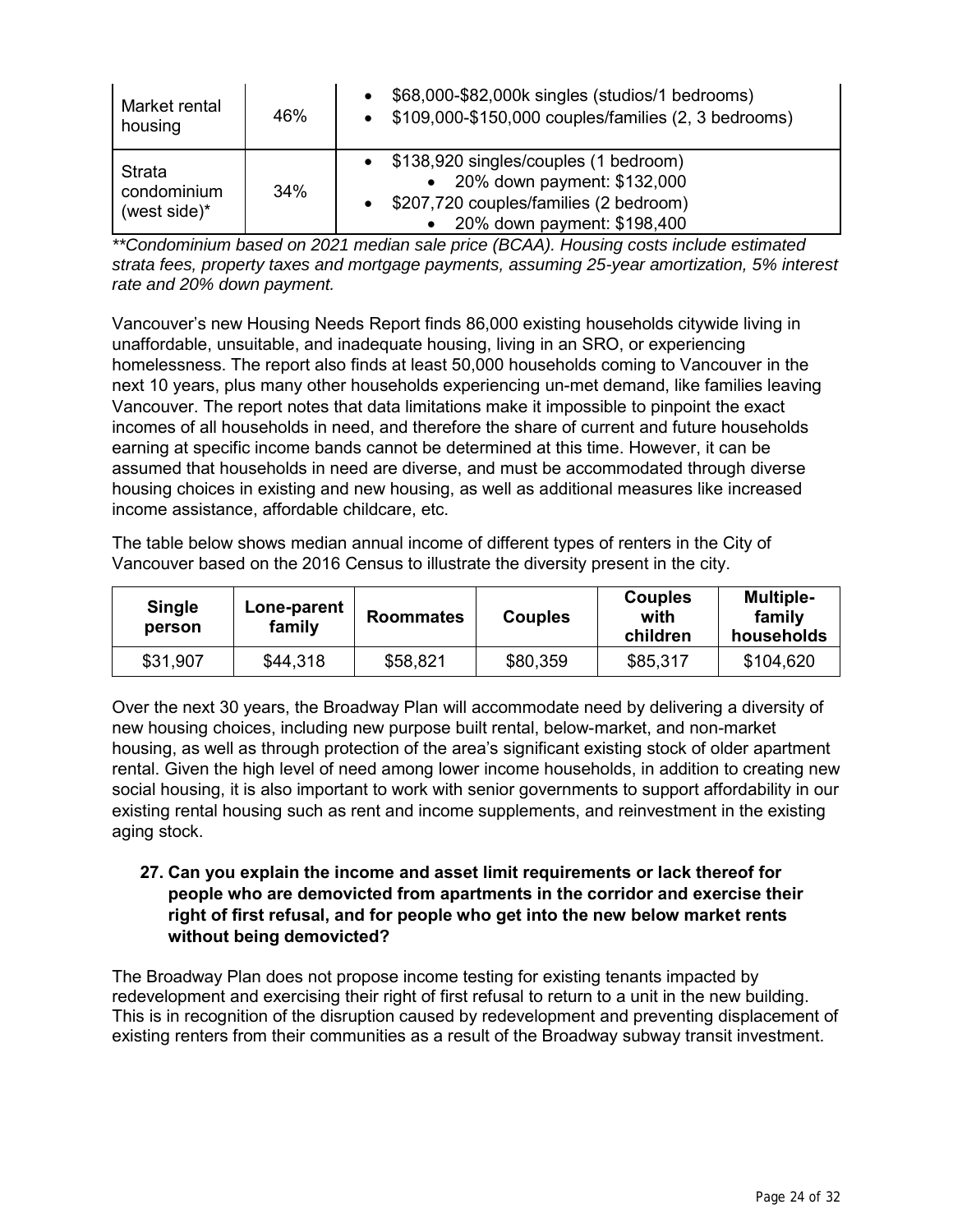Income testing will be required for new renters to qualify for new social and below-market rental units created through Broadway Plan. This is to ensure that below-market homes created in the Plan area are accommodating renters who need them. In this case, the new tenant's household income cannot exceed four times the annual rent for the unit (e.g. at least 25% of income is spent on rent).

## **28. Could we expand the tenant protections proposed for the Broadway Corridor to the rest of the city? Why or why not?**

There is a separate Tenant Relocation and Protection Policy for renters impacted by development outside the Broadway Plan area. The city-wide Tenant Relocation and Protection Policy has many of the same protections as what are being proposed in Broadway, including compensation based on length of tenancy, payment for moving expenses, and assistance with identifying alternate accommodation.

The key difference between the city-wide Tenant Relocation and Protection policy and the Broadway Plan tenant protections is the guaranteed Right of First Refusal to a replacement unit, which in the city-wide policy is only available at a discount of 20% below new market rents. The ability for tenants to return to the new building at 20% below average rents in the Broadway Plan area is made possible through plan-specific provisions for additional height and density, which create the additional value that can deepen affordability for returning tenants.

## **29. Are there specific policies in the Broadway Plan that encourage non profit and coop housing and if so what are they? Are there policies that we could expand on to encourage non profits and co-ops more?**

The Draft Plan proposes the provision of additional height and density for non-profit and co-op housing sites in order to support their renewal and expansion plans. This aligns with current senior government programs which provide funding to assist non-profits and co-ops to bring their buildings up to current livability and energy efficiency standards, as well as grow the number of affordable units for future residents.

The Plan also proposes using an inclusionary approach to require that turn-key social housing units (20% of residential floor area) are provided in new developments delivered by the private sector in various areas across the Plan, including in off-arterial locations close to both rapid transit and parks and open space. Under the Plan new 6 storey rental apartments are enabled in existing low-density areas where sites could be acquired by the non-profit sector to develop new non-market housing with senior government funding support. The Broadway Plan Public Benefits Strategy further includes allocation of a portion of development contributions for strategic land acquisition in the Plan area for non-market housing.

Continuing to pursue strategic partnerships with the community housing sector and senior governments that includes additional funding supports would help to expand the delivery of and affordability in new non-market housing.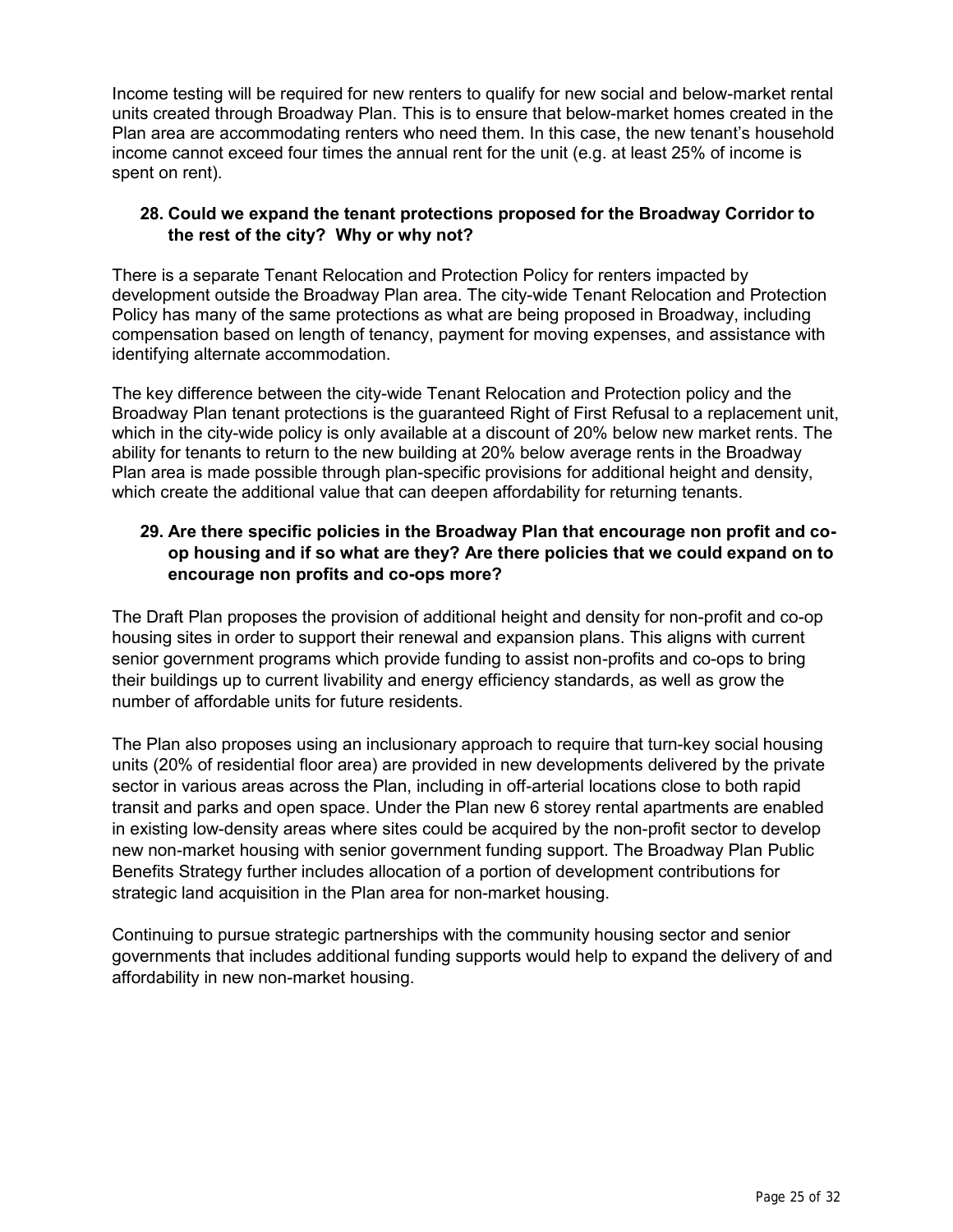- **30. Are there other policies the city could implement that could encourage more non profit and co-op housing that what is currently proposed?**
- **31. How will the Broadway and Vancouver Plans help us make housing more affordable for the 52,000 households who are paying over 30% of their income in rent and what tweaks could we make to the plan that would increase affordability for these folks?**

Both the Broadway Plan and draft Vancouver Plan prioritize housing for very low to moderate income households, with a focus on more social, co-op, and supportive housing (non-market), and below-market and market rental housing.

It is anticipated that 66% of new housing enabled by the Broadway Plan will be non-market and below-market or market rental. While the Vancouver Plan does not include the number of homes expected, the neighbourhood types were developed with anticipated heights that would allow for the development of new rental and social housing in areas with very little rental or social housing now. By enabling new supply in these areas, it will both enable new housing options for people paying more than 30% of their income on rent and reduce pressure on the existing rental stock. Over time, we anticipate this will allow renter households more choice of housing that is affordable to them.

Both the Broadway and Vancouver Plan also include policies to strengthen our partnerships and support the community housing sector to create more social, co-op and supportive housing. In addition to supply, they include policies to advocate to Provincial and Federal governments to increase income, rental and Persons with Disability assistance, which would enable households to pay less of their overall income for housing.

The Broadway and Vancouver Plans set strong direction for more housing affordable to renter households, including in new areas of the city to enable more choice for renter households. There will be further opportunity to impact affordability for renter households during the implementation of the Plans. This includes pursuing partnerships with senior governments to increase funding supports for new non-market housing in order to deepen affordability.

## **32. Does the plan anticipate mostly replacing current rental buildings, not retrofits? If so, why?**

A challenge in the Broadway Plan area is that approximately 83% of existing older apartment buildings are currently 50 years or older, constructed prior to modern seismic, energy, and safety code requirements. While the lifecycle of a typical wood frame building in Vancouver depends on a number of factors (e.g. types of construction materials, level of maintenance over time etc.) as a building ages, core systems come due for repair or replacement, in addition to the upgrades related to bring these systems into compliance with current code requirements.

When the level of upgrades needed approach or exceed the cost of replacing the building entirely, the owner faces a choice of what to do. Currently the main option for buildings at this stage is to redevelop at new market rents which are likely to be unaffordable to existing tenants and lower income renters.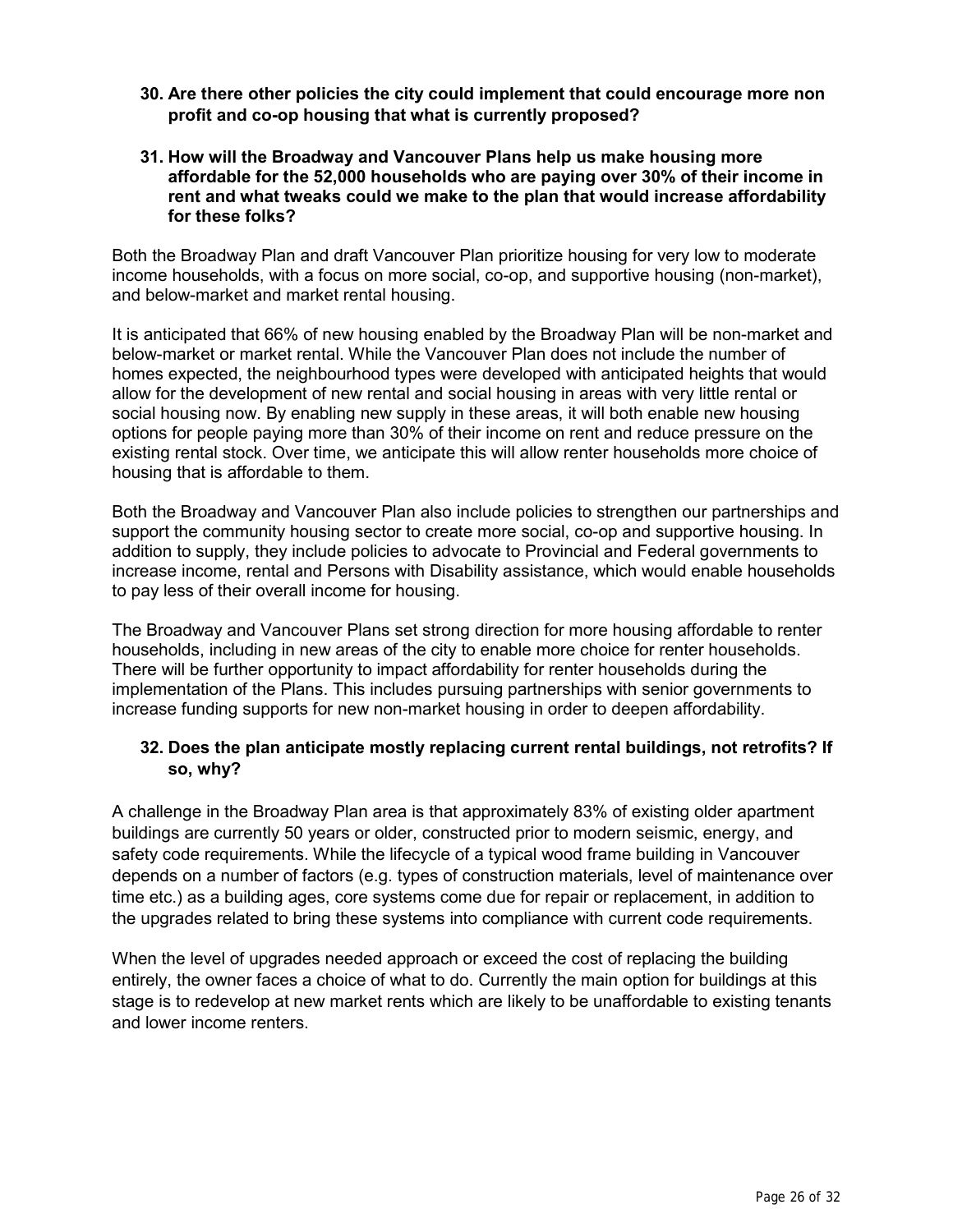Existing multi-family buildings will be challenging to achieve deep emission retrofits and many rental buildings in the Broadway Plan area are not seismically safe. New buildings will likely be built to near zero emission requirements – they will have a smaller operational carbon footprint for a much larger new building. While these operating emission reductions will largely be offset by new embodied carbon emissions, the carbon impact per unit or per person will be much lower overall. In addition, new rental buildings will have better indoor air quality, mechanical cooling, lower operating costs, and be much safer seismically.

## **33. What are the key climate emergency measures in this plan to both reduce GHGs as well as increase resilience?**

There are a number of measures in the Plan that will reduce carbon pollution and/or improve resilience (see also Question 21 above). These are summarized below.

The Plan has been developed—through its mix of housing, retail and amenities, and transportation infrastructure—to enable 90% of the residents in the Broadway Plan area to live within an easy walk/roll of their daily needs. This aligns with the target of Big Move 1 (complete communities). The Plan has also been developed with the objective of 80% of trips that originate in, pass through or end in the Broadway Plan area being by walking, rolling, cycling or transit, per Council direction. The Broadway Plan will help the city overall meet the sustainable travel "mode split" target set for Big Move 2 (two-thirds of trips in Vancouver to be by walk, roll, bike or transit by 2030) and is a marked improvement over the current city-wide mode split.

A number of sustainable transportation improvements are proposed in the plan, including:

- Conversion of major sections of Broadway (approximately four kilometres) into a "Great Street" with more space for pedestrians and enhanced features such as wider sidewalks, large street trees and street improvements for people walking and rolling.
- Construction of approximately four to six kilometres of new protected bike routes and greenways for walking, cycling, and public green space.
- Implement improvements such as new "Streets as Better Public Spaces" (road space reallocations) over three blocks and deliver three new permanent-design plazas.

New buildings built in the Broadway Plan area will be required to comply with the City's green building requirements which, subject to Council approval on May 17, 2022, will have near zeroemission performance. With the latest proposed requirements for large buildings, these buildings will emit 90% lower carbon pollution than a similar building built in 2007. Further, subject to Council approval, these buildings will be required to comply with embodied carbon limits, the first of their kind in North America. In many cases, the buildings that are being replaced are energy inefficient and rely on fossil fuel for space and hot water heating.

Renewal and expansion of existing parks is proposed, such as Jonathan Rogers Park and Guelph (Dude Chilling) Park, as well as delivery of planned new park space (e.g. Burrard Slopes Park and Delamont Park) and provision of additional park space through major developments and land acquisition. Collectively, this park space will contribute to the City's goal of increasing carbon sequestration as well as improve our resilience to heat and other climate events, such as extreme rainfall.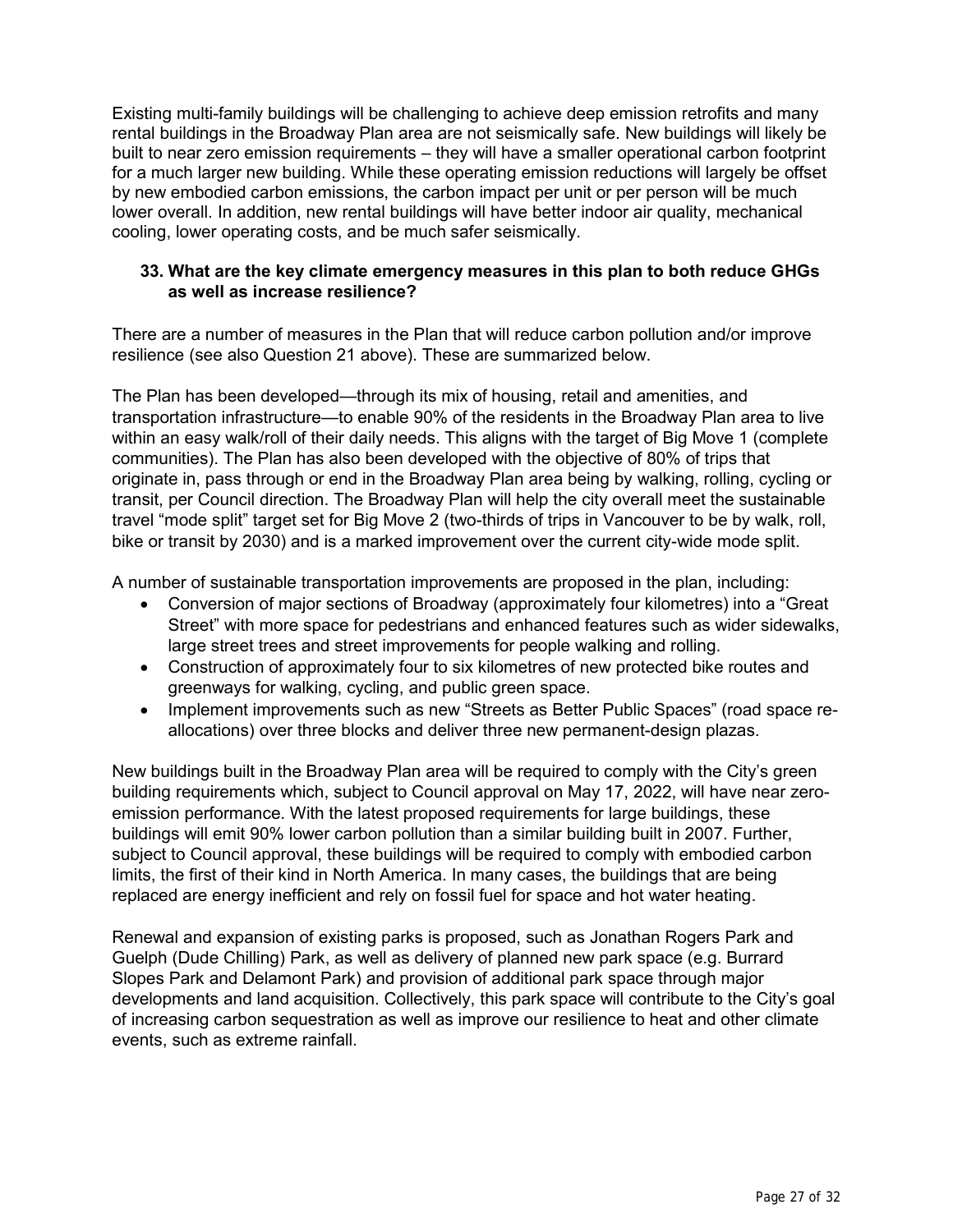The Plan includes upgrades to sewers and drainage to reduce flood risks throughout the area and delivery of new green rainwater infrastructure that uses nature to treat and collect water. These measures, along with the renewal and expansion of existing parks, will make the Broadway Plan area more resilient to the more extreme rainfall events that are anticipated with climate change.

Subject to Council approval, and as of 2025, buildings built in the Broadway Plan area will be required to provide cooling and a higher standard of air filtration—both of which directly support resilience, in the face of increasing hot summers.

Lastly, 100% of residential parking spaces and 45% of commercial spaces in new buildings in the Plan area will accommodate EV charging. This is important especially considering existing rental buildings typically have zero EV charging available.

Taken as a whole, these measures mark a significant step forward for the City's climate action efforts.

## **34. Staff noted that there will be new food assets. Will this include new/expanded community gardens?**

Regarding community gardens, the Plan policies seek to enable new food production and harvest spaces (including community gardens, Indigenous food lands, urban farms, greenhouses, and other models) on City-owned and private land and buildings. Through development in strategic locations such as large and unique sites, opportunities will be sought to deliver or sustain urban farms (indoor or outdoor models) and publicly accessible food production and harvest spaces.

### **35. There is no dedicated PBS allocation towards the funding of food infrastructure.**

While specific food asset investments were not explicitly highlighted in the PBS, the Plan provides policy to integrate food production and harvest spaces (including community gardens, Indigenous food lands, urban farms, and other models) in the public realm and publicly accessible spaces, including in parks, greenways, blue green systems, and open spaces. Through delivery of public spaces and other community assets, opportunities to deliver colocated food assets will also be explored.

Additionally, on private development sites, the Plan includes policy direction to enable and encourage food growing spaces, including rooftop and courtyard gardens. The City's Rezoning Policy for Sustainable Large Developments also requires that rezonings on sites generally two acres or larger provide food assets.

**36. If the Broadway Plan proves viable, the older affordable condos will be replaced by expensive new condominiums, probably costing twice as much, and the older affordable purpose built rental housing will be replaced by expensive rental housing, with rents probably double current rents.**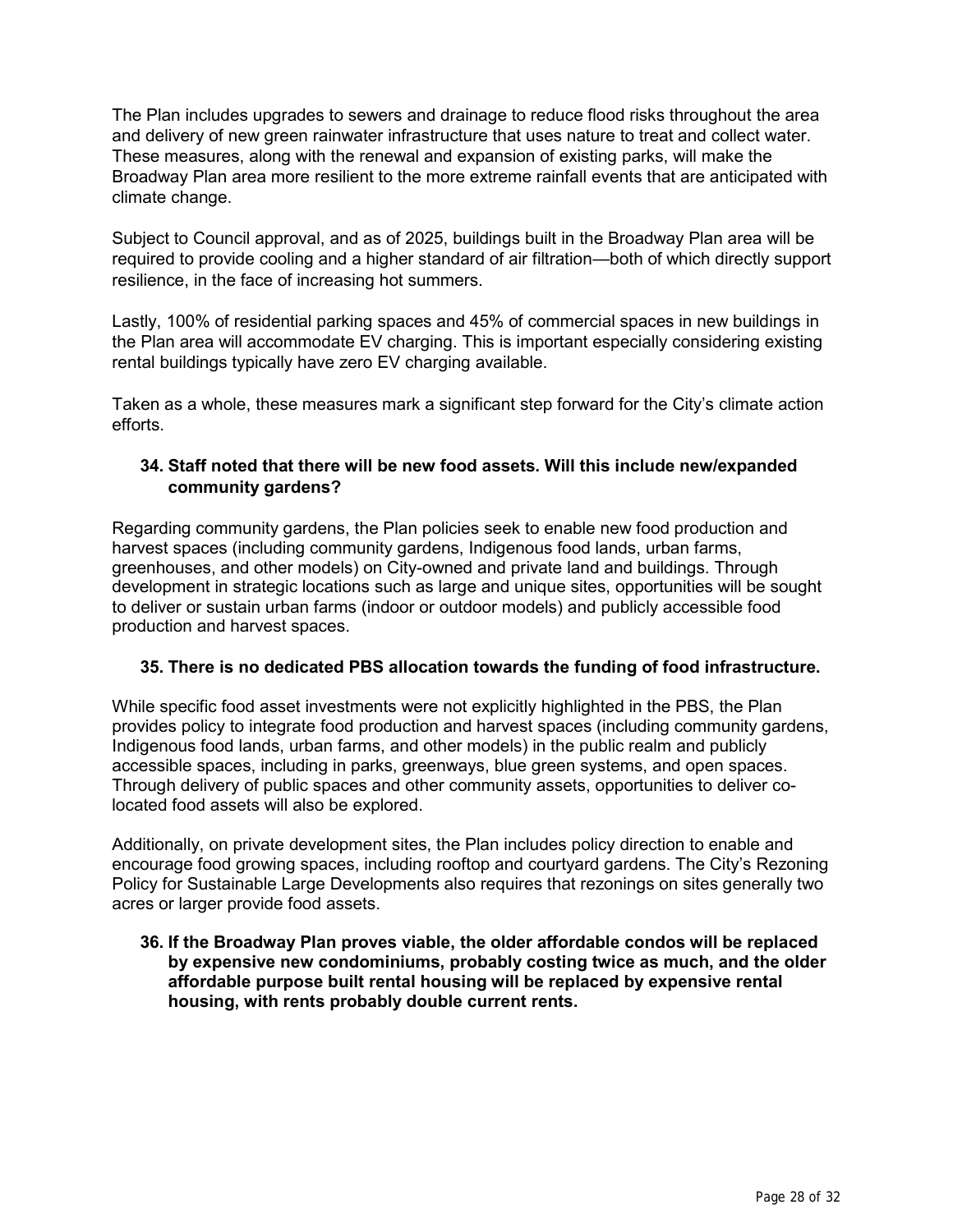See questions 11, 19, 22 and 26 for details on the anticipated mix of new housing, rents in new rental housing, and household incomes required to afford new housing by tenure.

**37. Housing supply can be increased in Vancouver without reducing affordability. The key is to replace expensive single family housing with higher density and more affordable condominiums and rental housing. Expensive housing would be replaced by affordable housing, and housing supply and housing affordability would both increase. As the most expensive single family housing is on the west side of the city, that is where the densification proposed in the Vancouver Plan should start.**

Creating new diverse housing choices in existing low-density areas is a key move of the Vancouver Plan. By enabling new rental, social and condominium housing opportunities in existing low-density areas through different neighbourhood types, the plan will allow households more housing choice in new areas of the city, while reducing the risk of renter displacement (as there are relatively few renters living in these areas at present). The prioritization of areas for change through the Vancouver Plan is part of implementation work, should the Plan be approved by Council in June. A number of factors will go into prioritization, including infrastructure capacity and geographic equity considerations.

**38. Redevelopment as proposed in the Broadway Plan needs to be carefully phased so the loss of affordability can be controlled. Initial redevelopment should be restricted to the Station Blocks immediately adjacent the Broadway Subway stations, as shown in the Built Form section of the Broadway Plan.**

**New construction is expensive, and it will be very difficult when building new to replace the affordability of the old. Senior government funding is limited - the \$10 billion announced in the 2022 federal budget won't go very far, especially spread over 5 years. A priority should be to preserve the older affordable housing as long as possible. Most of the older affordable housing is medium density already and the net gain in supply will not justify the loss of affordability. Redevelopment should be incremental and the pace controlled so that any loss of affordability can be minimized. In the meantime, far better to densify unaffordable single family homes than to densify multifamily affordable condos and rentals.**

Staff are not proposing a mechanism to limit the pace of change. We expect growth will be incremental based on the Plan policies and the many factors that naturally moderate the rate of growth:

- Market factors (economics of redevelopment, building condition, development and construction industry capacity, property owner preferences)
- City policy factors (heritage retention, land use policies, lot size requirements, etc.)

Staff expect more development activity early on in the centres in close proximity to the new Subway stations. In the existing apartment areas (RM), redevelopment is anticipated to be much less attractive given the affordability requirements, tenant protections, and project complexity. The intent is not to incentivize redevelopment of this affordable housing stock, but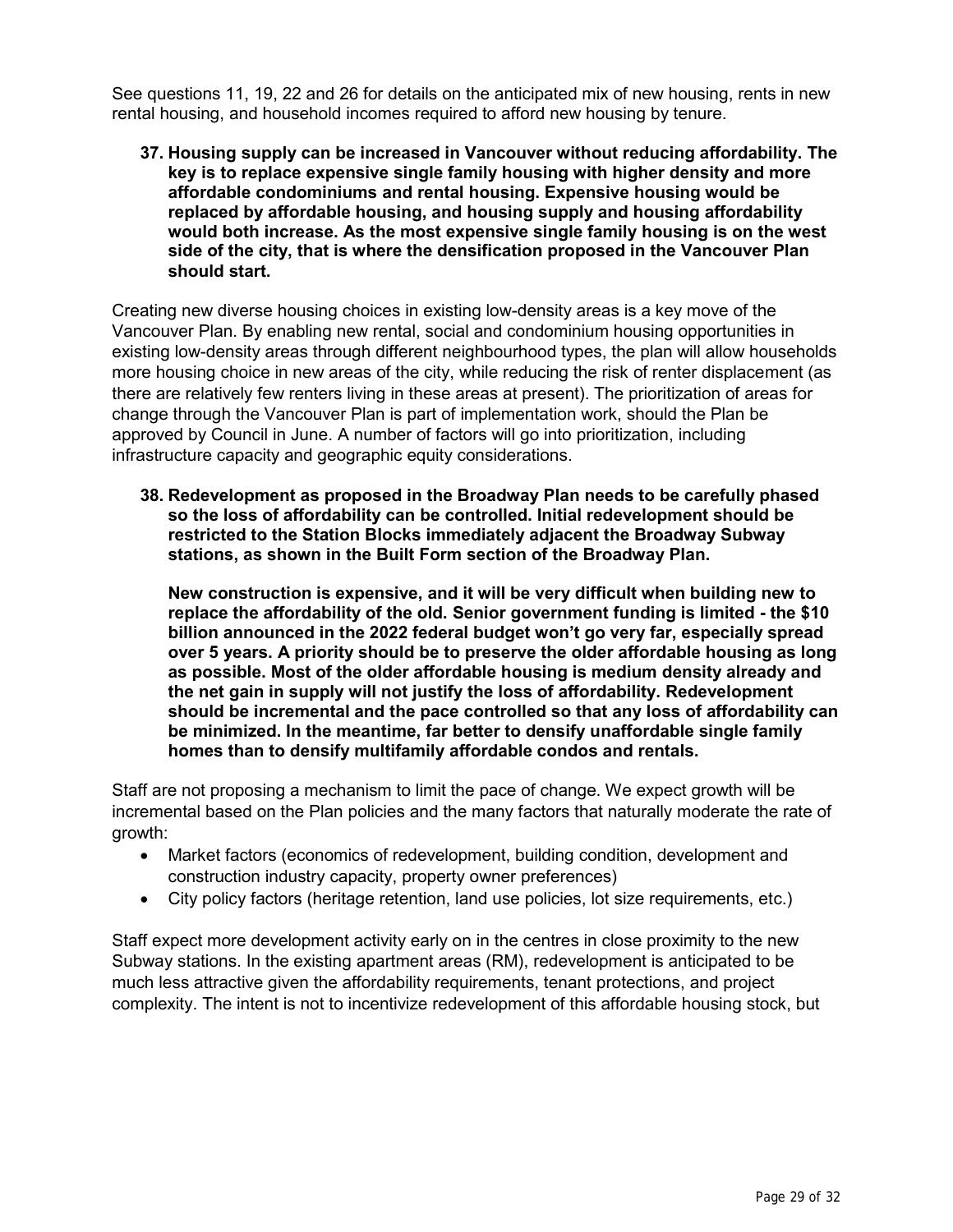rather to provide a pathway to redevelopment where necessary that retains affordability and ensures tenants can stay in their neighbourhoods.

Should Council adopt the Broadway Plan, it will serve as a rezoning policy. The required rezoning process will allow staff to monitor pace of development, making any necessary policy changes through plan implementation. At this time, staff do not feel that a mechanism to limit the pace of change is necessary, but this can be revisited through implementation of the Plan.

#### **39. Would it be possible for Council to instruct staff to require that public benefits from upzoning took up, say, 90% of the land lift instead of 75%. And if we did this what does staff think the impact would be?**

It has been the opinion of Real Estate Services that some amount of land lift needs to be available to transaction participants to not disincentivize the transaction, and by extension the development, from occurring. Targeting 75% of the lift in the form of a Community Amenity Contribution is seen as an appropriate balance between the needs of the City and the financial goals and requirements of the development participants. It is believed that increasing this target to 90% would decrease the incentive for owners and developers to engage in developments involving rezoning, with the associated risks, approvals timelines and uncertainty in outcomes, and likely result in many developments no longer proceeding or being viable.

#### **40. Is there a way that we could embed actions to meet the needs of the 86,000 people in housing need into the Broadway, Vancouver and other plans?**

Vancouver's housing needs report finds significant housing need in Vancouver, including 86,000 people experiencing need due to living in unaffordable, unsuitable, or inadequate housing, or people who are homeless or living in a private SRO. Within this need and other needs identified in the report, there is significant diversity in terms of incomes, household type, and other characteristics – and therefore addressing these needs requires a diversity of approaches. The Housing Needs Report identifies a number of important ways that existing and future needs can be met, including increasing the stock and diversity of housing in Vancouver, with a focus on addressing the decades-long shortfall in social housing and purpose-built rental, as well as increasing ground oriented options for families. Other important measures include work with senior levels of government to increase income assistance for low-income people to support them with housing and other living expenses, as well as reinvestment in existing inadequate housing to ensure existing housing is in good condition.

#### **41. Re: appendix B about priorities: If, as the report says on p. 25, we're going to focus new housing in areas with few renters, why does appendix B say "Explore potential amendments to the RS/RT zoning districts in Broadway to include allowances for rental apartment buildings" is a medium/low priority?**

Staff expect most development interest in the short term to be in the Centres, particularly closer to the Subway stations. Generally, these are the areas with the lowest concentration of renter households in locations where residential uses are permitted.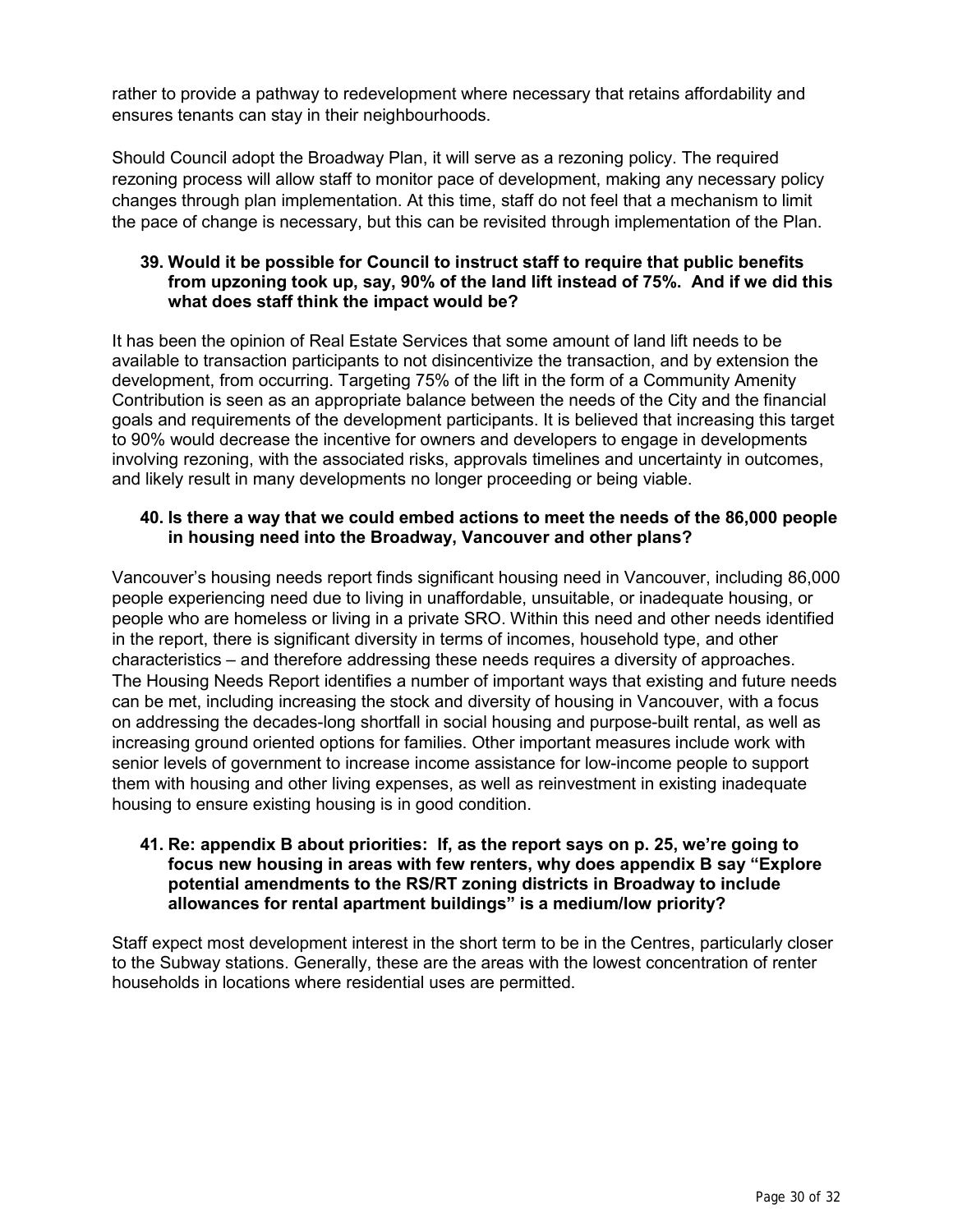However, based on Census data, staff also know that there are lower concentrations of renter households in the lower density RS/RT areas compared to the RM apartment areas. Additionally, the RS/RT zones contain very little secured rental housing and almost all rental housing options in those areas are part of the secondary rental market (e.g. rented homes, suites, and laneway homes).

Although potential zoning amendments may be explored in the RS/RT areas, this does not necessarily mean that development rates are expected to be high in these locations. The intent of any proposed zoning amendments in these lower density residential areas would be to enable and encourage new secured rental housing options within these neighbourhoods, as staff know this to be a gap in the housing options in these areas today.

#### **42. If we are planning only 900 new or renewed social housing units over 10 years, that's a mere 90 units per year and may not even be any additional because it says "renewed". What will we do to bump up the number of social and co-op housing units to actually meet the need?**

There are approximately 930 units of social housing expected over the first 10 years of the Plan that are part of the PBS. 600 of those units would be new in-kind social housing delivered to the City through private development. The remaining 330 units would be from renewal of Cityowned non-market housing properties, with the majority of the 300 units being new units rather than replacement. It is important to note that these are only the number of social housing units expected as part of the PBS over the first 10 years of the plan. This is only one of the delivery streams for social housing contemplated in the Plan.

A significant amount of new and replacement social housing units are expected to be delivered through non-profit and other government partners. There are many existing non-market housing sites in the Plan area owned by non-profit housing providers or other government entities. The Broadway Plan provides opportunities for these housing providers to leverage additional height and density on their sites to aid renewal of buildings. This would both retain the affordability that is there today, but also expand the non-market housing stock substantially and ensure buildings are safe, sustainable, and liveable for the long term.

Increasing the overall number of social and co-operative housing units will require partnership with senior governments to increase funding, capital and operating, to these projects to make them viable and to deepen affordability. It is also important to note that not all existing households in need require a new unit, some of these households might be supported through other actions such as rent supports or a unit being freed up in the existing stock.

#### **43. Page 26 of the report says: "For very low-income tenants, additional discounts will be required so they pay no more than 30 per cent of their income on rent." But there is no place in the report where it says how these additional discounts will be implemented. Is there a plan to make them required and guaranteed?**

The enhanced tenant protections proposed through Broadway Plan are in addition to existing city-wide requirements under the [Tenant Relocation and Protection Policy.](https://guidelines.vancouver.ca/policy-tenant-relocation-protection-for-rezonings.pdf) That policy includes policies related to low-income tenants in section 3.2 (d), and notes that the applicant will be required to demonstrate that they have secured an affordable housing option at 30% of income,